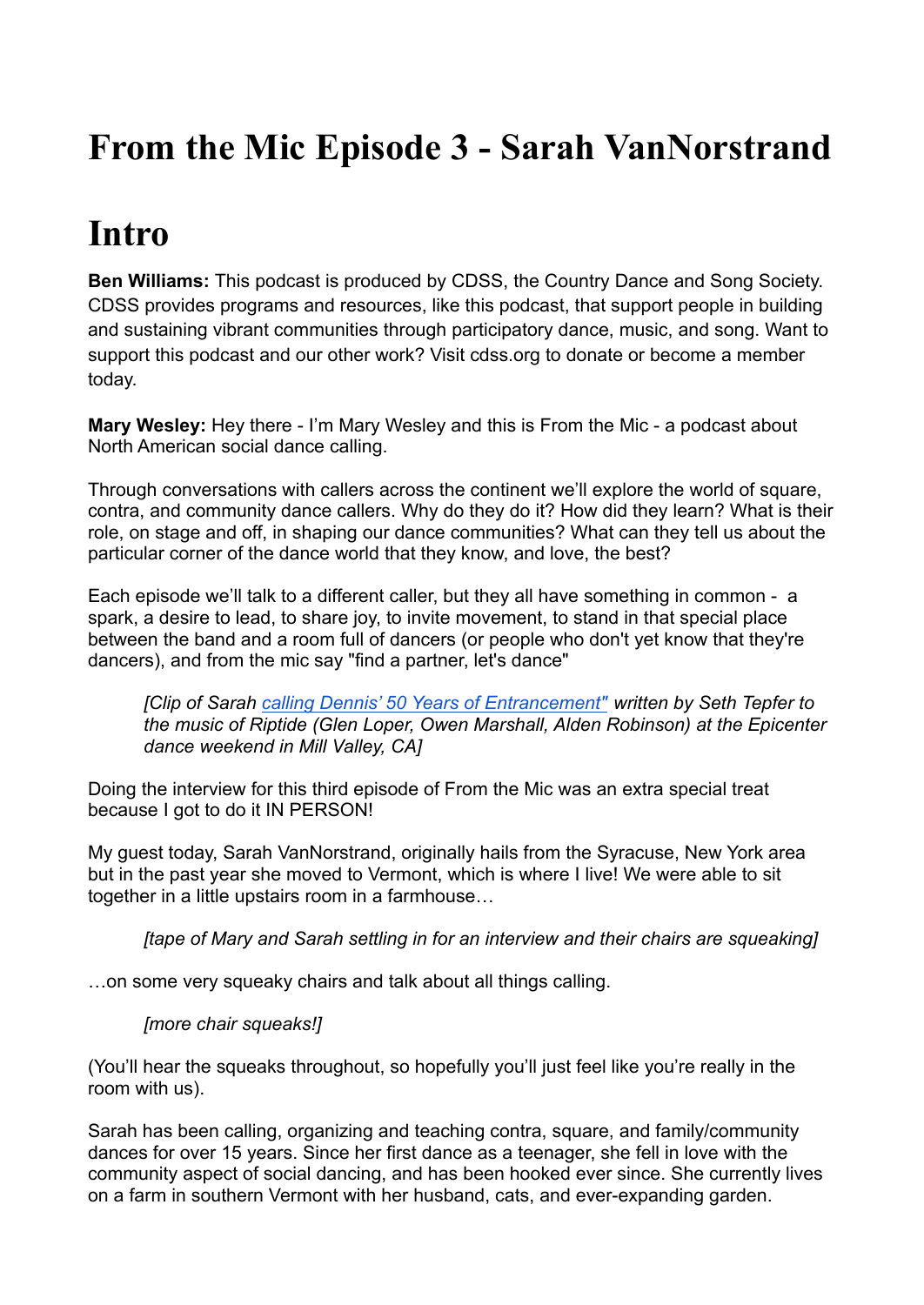In our conversation Sarah and I trace the roots of her connection to traditional music and dance back to her teenage years in Syracuse where she had her first fiddle lesson, started a Contra Club at her high school, and found friends and mentors who would deeply influence her approach as a dance leader. She shares her thoughts about matching dance choreography to music, including what she learned working alongside contra dance super-band Great Bear. And she speaks so thoughtfully to the many ways she works as a caller to facilitate a welcoming and fulfilling experience for everyone on the dance floor.

This episode is being released in April 2022 when social dancing is slowly making a return. Across the country dance halls are opening up and joyous reunions are happening. My conversation with Sarah was a wonderful reminder of the many gifts of social dancing and I'm excited to share it with you. So get ready to join us in our squeaky chairs for a good chat.

**Mary Wesley:** Sarah VanNorstrand, welcome to From the Mic!

**Sarah VanNorstrand:** It's great to be here, thanks for having me, Mary.

**Mary Wesley:** I am so glad you're here and we're actually here in the same room, which is really special. I haven't done any of these interviews yet in person, but we're lucky that we don't live too far apart now. It's very fun to have to add another caller to the Vermont collective. We have a lot of us around here, so welcome.

**Sarah VanNorstrand:** Thank you. Good to be here.

**Mary Wesley:** Yeah. Well, I wonder if you could just start off by telling me a little bit about how you got into calling and dancing and sort of that whole scene. Where did that start for you?

**Sarah VanNorstrand:** Yeah. So for me, it…I kind of came in a little bit through a back door. I played violin in school and did classical orchestra but I always really liked fiddle music, folk music. I didn't even really know what that was, but my mom had a book of Irish fiddle tunes that we would try to play at home. And, you know, not with great success. But some friends of mine took me to a concert at our little library up in Phoenix, New York, in February in the middle of a snowstorm and to hear a young fiddler play that was very popular in the area. So I went and met Andrew VanNorstrand, my now husband and was really struck not only just by him, but also by fiddle music in general. And I really got the bug, so I was able to start taking lessons from him once a month or once a once a week, actually to start with. And then as I was learning a lot of the music, he was insistent that I really needed to experience that the dancing element of a lot of the music that he played. So he took me to the Syracuse Country Dancers contra dance, which…they had contra dances and English dances and got me into that and I was really bitten by that bug hard. We went pretty much every weekend at that point. On Saturdays, we would go to the dance and there were some lovely people there that got me into dancing and very quickly wanted, you know, we're encouraging people to start calling, too. So it was a super welcoming open community and actually started a contra dance club at school, which in hindsight, was rather ridiculous, but, was a way to just get some other young people that I thought might be interested in learning how to do it. And so in this contra club, we realized we didn't know what we would actually do when we met. So I started just calling dance moves and. And from there, it kind of kind of went along. I had a great mentor, two mentors, David Smuckler and Bob Nicholson, who were incredibly encouraging and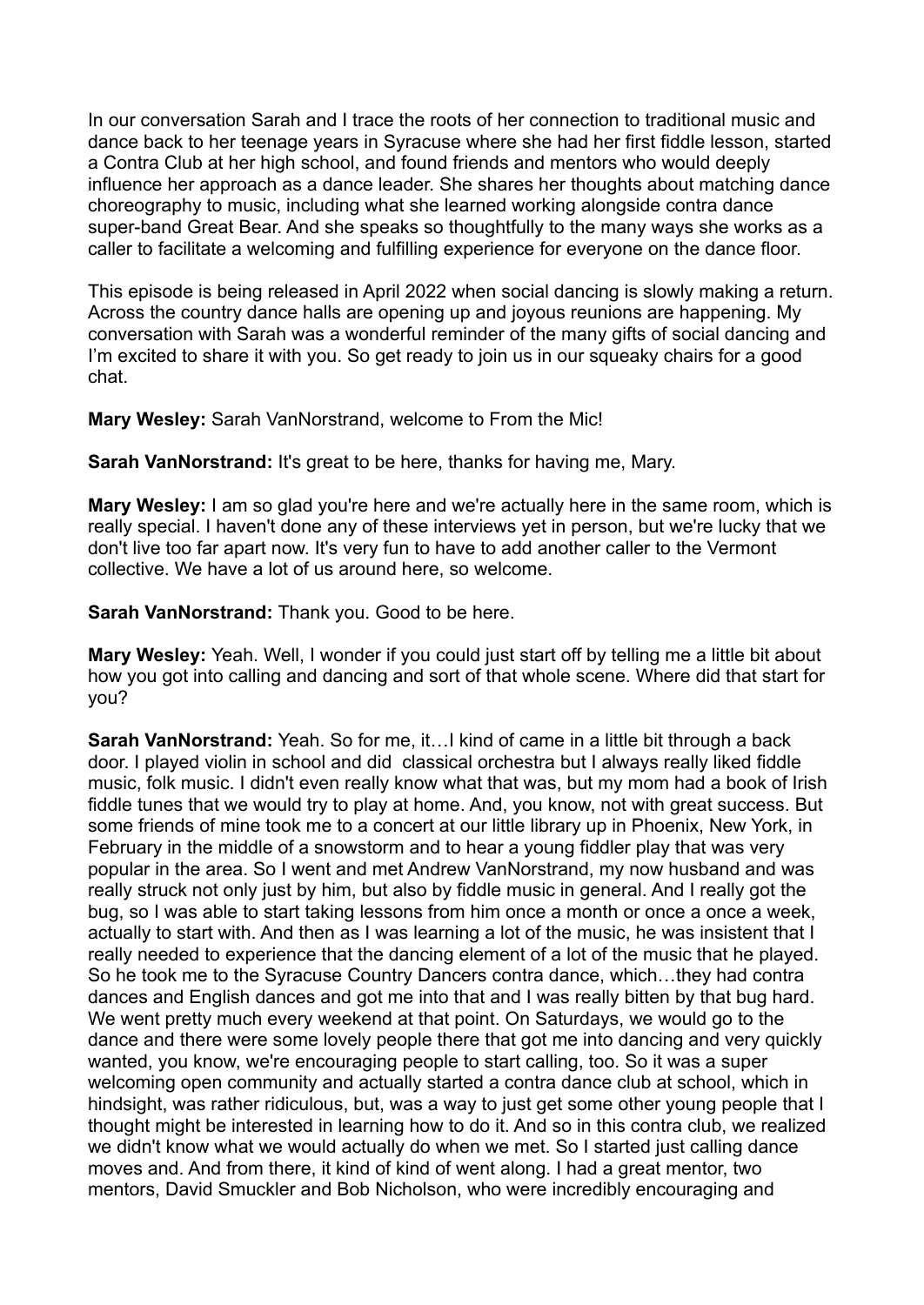shared material and shared patter and shared stories and were comforting when it didn't go well. And were really encouraging when it did. And I owe a lot to them.

**Mary Wesley:** Yes. So tell me more about your contra dance club or contra club?

**Sarah VanNorstrand:** Contra club, yes. Well, I went to a very large public high school. My graduating class was about a thousand people and it was very hard to feel like you had a niche there or a group. And so I think I just felt like this might be a way to have this little group of some of the other people that didn't fit in with some of the more classic cliques in the school. So I went to the German teacher because I was friends with her and asked if she would sponsor her club because you had to have a sponsor. And she let us use her classroom so we would clear the desks and I got a CD of Great Bear Trio because that was my pretty much my contra music repertoire at the time. And we would play, you know, push play, and we just practice all the figures that we could. You know, we practice heys and we practice balance and swings. And we'd, you know...the club I think, went on in person at the school a couple of times. But then we quickly realized that there wasn't that much to actually do in the club. So we just started all going to the dances together, and that was great.

**Mary Wesley:** Were there other people who were calling in the club or were you kind of did you end up stepping into that role?

**Sarah VanNorstrand:** The most...I definitely seemed to step in the most. Maybe it was just because I felt like I was started the club and was leading the club. It sort of felt natural to instruct as well, even though I didn't know that much more than anyone else there. But once we were going to the actual dances, the Syracuse Country Dancers would have open mic nights and things, and they would encourage people to get up in and give it a go. And I think David and Bob both were like, "Well, you've shown some initiative, why don't you get up there? And here's a dance, call your first dance." And it was great. It just, you know, before you even knew to be afraid of it, they had you up there.

**Mary Wesley:** So that's an important moment. Do you remember the first dance you called?

**Sarah VanNorstrand:** What was it? Well, it wasn't it wasn't Small Potatoes, but it was like something like that. Yeah, I can't remember which one, exactly. Maybe The Big Easy might have been it...

**Mary Wesley:** Becky Hill!

**Sarah VanNorstrand:** Becky Hill, yup.

**Mary Wesley:** Yeah, yeah. Small Potatoes is my first one.

**Sarah VanNorstrand:** Was it? Yeah.

**Mary Wesley:** It's trickier than you realize. It is that full circle left into the chain. And what high school were you at?

**Sarah VanNorstrand:** Fayetteville Manlius, outside of Syracuse.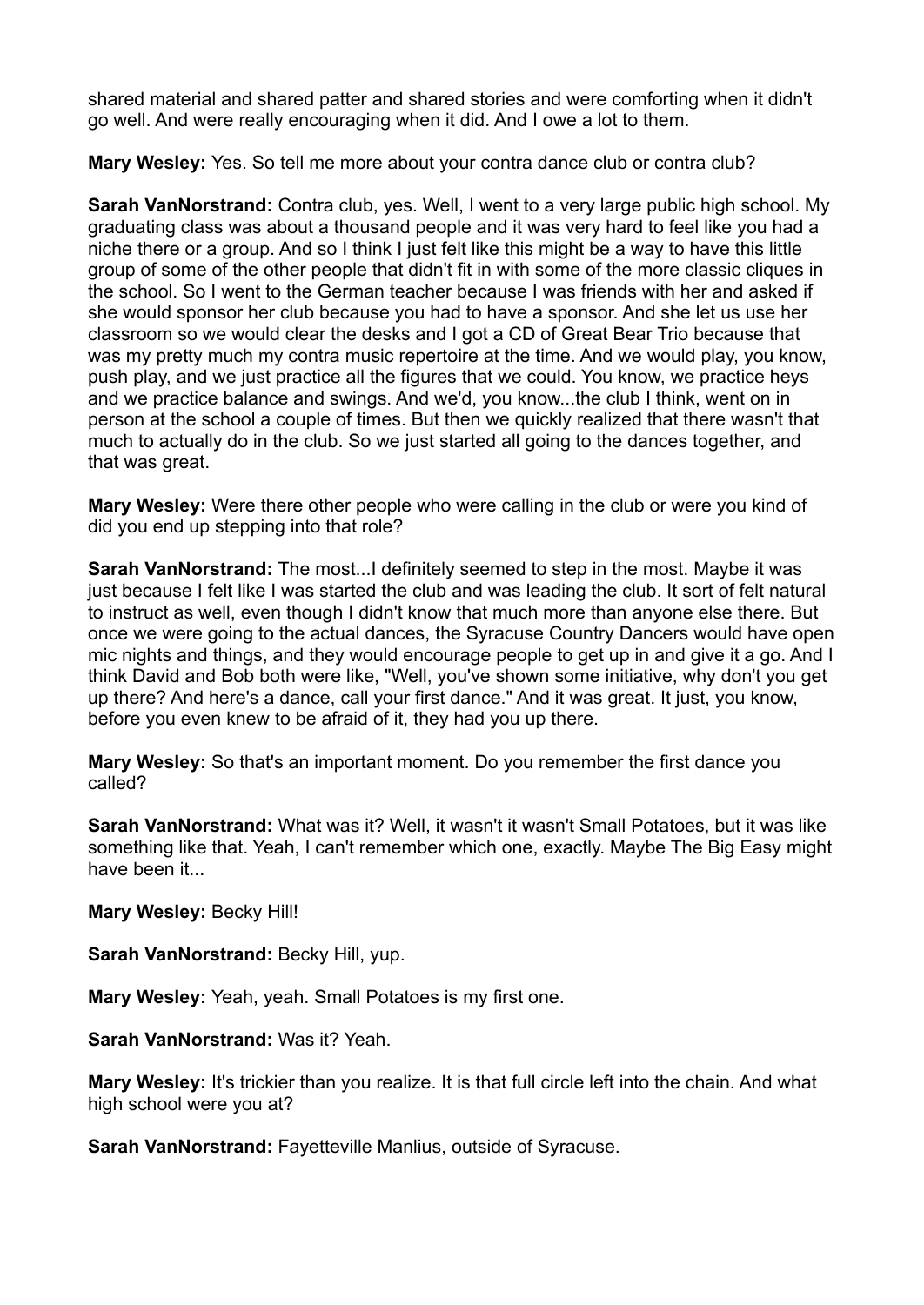## **Home dance community**

**Mary Wesley:** Nice. Will you talk a little bit more about your home dance? Because it seems like you were like...That was very influential. The place where you happened to get started with all this?

**Sarah VanNorstrand:** Yeah. Looking back, I realize how lucky I was to start dancing and calling in Syracuse of all places. It was a…it's a very unique community in that it's quite small. It's not big and flashy, like some of the larger urban contra scenes are, but it's very enthusiastic and very friendly and very welcoming…all the things that I really treasure about a community dance. And it had an extreme amount of variety, and really, the goal was always having fun together because we didn't have the best bands. We didn't have the best callers, we didn't have the best dancers. But none of that really mattered because we were all there for other reasons. We were there to have fun with each other and people were so appreciative, enthusiastic when things went well. But also very, very patient and kind when they didn't. Which is a rare mix, I think in the community itself was really again focused on variety. Partly, that was the leadership of David Smuckler and Bob Nicholson and other people that were kind of running things. That's what they enjoy is a mix. So every evening, if you didn't have at least one chestnut in two squares and a circle mixer, you were calling a proper program so that I didn't realize how different that was until I started getting out into the wider scene where circle mixers or things like that were not seen as quite so great. I got to see firsthand how they…that kind of mixed program really got people engaged in every way they could be. It wasn't just a one track version of dancing, it was community engagement, community dancing across the board. And it was really great.

**Mary Wesley:** Yeah. What do you think that variety in dance forms offers to the dance experience? Like what is it about that...what does it add, I guess?

**Sarah VanNorstrand:** I think it kept dancers from assuming or expecting too much of a prescribed experience. They...the idea was that you never really knew exactly what was going to happen next, and that was part of the fun that you, you know. You understood how circle mixers worked or you understood how squares worked, but we were there to just try the next thing together and that you trusted the caller to lead you through it more or less. And it was, yeah, lots of ways of of engaging with each other where it really felt like a party where you were. There was a lot of goofing around. There was a lot of stuff. We did a lot of sort of silly squares you might call them, you know, where you're doing chase figures and acting out different roles. It was very, very goofy, but also really fun. And it kept it from being too monotone as far as like, this is what we do at a dance where we are serious and we dance this way and we show off our special flourishes. And you know, the music has to be amazing and the calling has to be amazing. And that's great. And I've been in that scenario where it's really exhilarating to be in that sort of experience. But it's also really fun to goof around with people and having a repertoire, a dance program that sort of encourages that is is cool. It's pretty unique.

**Mary Wesley:** Yeah. So then, where did you go from from Syracuse Country Dancers? Kind of, how did your horizons broaden?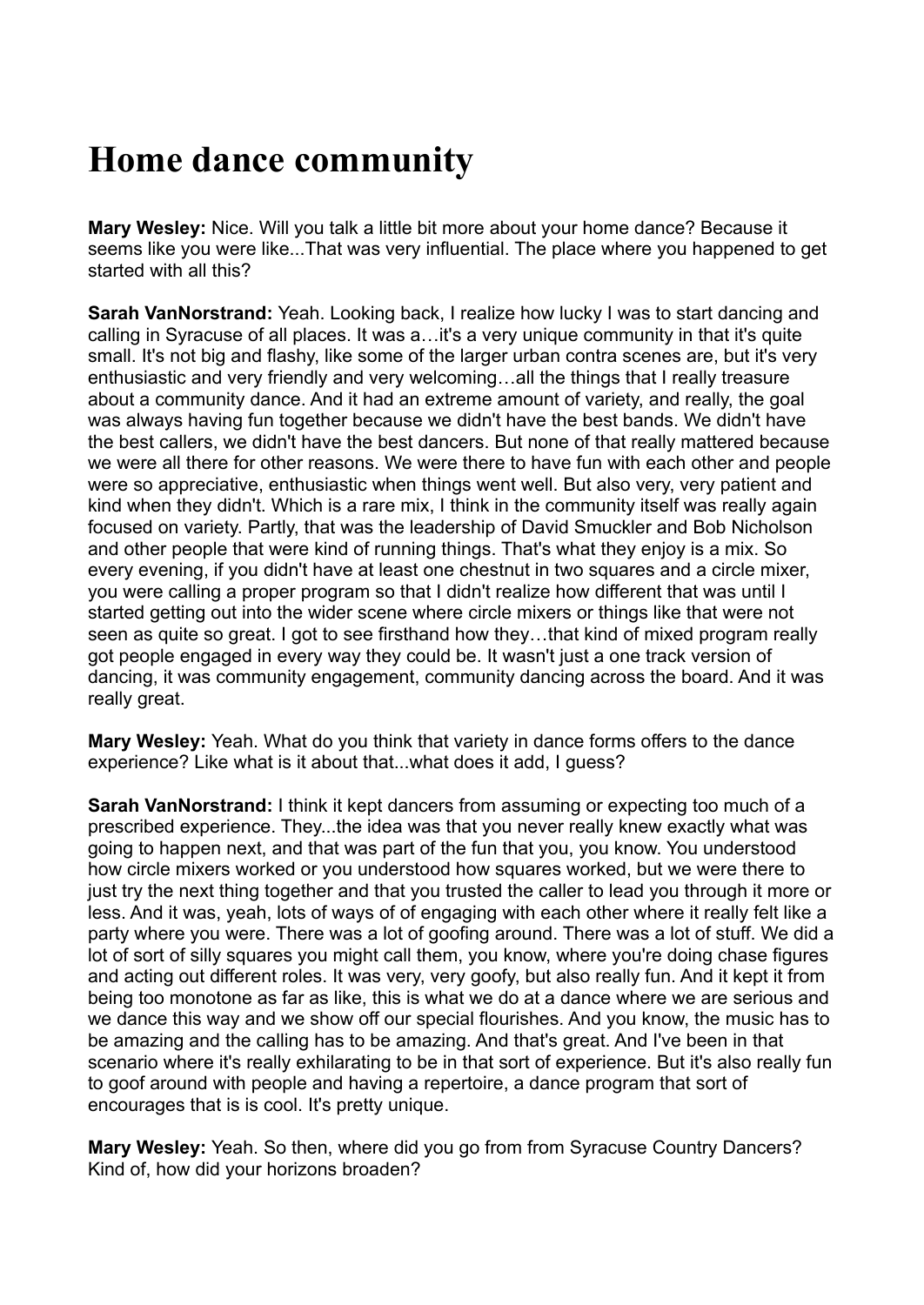# **Growing a calling career**

**Sarah VanNorstrand:** Yeah. Well, partly was that I was connected with Andrew and Great Bear, and I called with them some and got hired at a couple of dance weekends. I think my first dance weekend out of the Syracuse area was actually the Hands Four in Berea, Kentucky, which was definitely jumping in at the deep end. And in hindsight, you know, it was very nice of them to hire me, but I wasn't really there yet. I wasn't that level of a caller. But, you know, other people have talked about how if you have a really great band, you can sometimes be OK. If the goal is not as great or if you have really good dancers, they can compensate for other things. So it was one of those where we all had a great time. But I probably wasn't the most amazing caller in that experience. But it was good. It was a way to learn how a dance weekend flow goes and how programming for that is vastly different than programming for a single night or even a tour. And after that, yeah, started just getting hired at dances all around upstate New York and Pennsylvania and did a fair bit of stuff in Canada, Ottawa and Toronto, Montreal, which was a really wonderful circuit to do. I always look forward to the Canadian circuit when I got to do it about once a year. And then getting into New England, which was actually a bit scarier, a bit more of a closed book. I felt like coming from western New York sort of the Midwest, you know learning what the expectations were and the history was like a bit of a steep climb for me. But then the dance weekends kind of took off from there and started traveling all around the country and got to see a lot of really beautiful places and meet a lot of wonderful people. And also just kind of learned that the, you know, the contra dance weekend circuit had its own community, its own flavor that was pretty separate from even the local dances that would put them on. So that was sort of an interesting transition to understand that other world that was there.

**Mary Wesley:** Yeah. Do you have a sense of like what was motivating you as you were exploring, you know, kind of busting out of your your home, your wonderful, formative home dance scene and you have this factor of, you know, your family is a, you know, a contra dance band who is out there a lot. And maybe it was a way to be able to spend time together, but also it's fun to collaborate with family. And then, of course, enjoying yourself or kind of growing as a caller. I don't know. How did you…do all those different elements kind of come into play as you were charting your path?

**Sarah VanNorstrand:** Well, I really enjoy calling in of itself kind of regardless of the situation. I love being in that vortex center point between the band and the dancers, and you're sort of a conduit or a facilitator for those two parties to interact in the very best way possible. And that was kind of intoxicating in of itself working with fantastic musicians. I mean, Great Bear, of course, was burning up the scene at the time and was a real thrill to call with them when I did. And actually, I didn't call within that much after the first couple. I was mostly calling with other bands for a while, which was good. It was a way to train up and then after a certain point, yes, it was really wonderful to travel with my husband so that we weren't always separate. We often would be going to dance weekends in different parts of the country, you know, and it was kind of like, "Well, I'll see you when you get back, but it'd be cool, if we could do this together." And being, you know, calling with bands of that caliber is really a thrill. The music is just so incredible and. To be able to help channel that music so that the dancers can fully, you know, sink their teeth into it and really have a full experience of it is very exciting for me. I love doing that. And yeah, I love choreography. I think the flow and the pictures that you can make with moving bodies out on the floor is really beautiful and mesmerizing. And just the idea of helping people move to music in a synchronized, satisfying ways is pretty cool because I'm not a natural like, abstract dancer to myself. I don't just like hear music and automatically know how to move my body. I really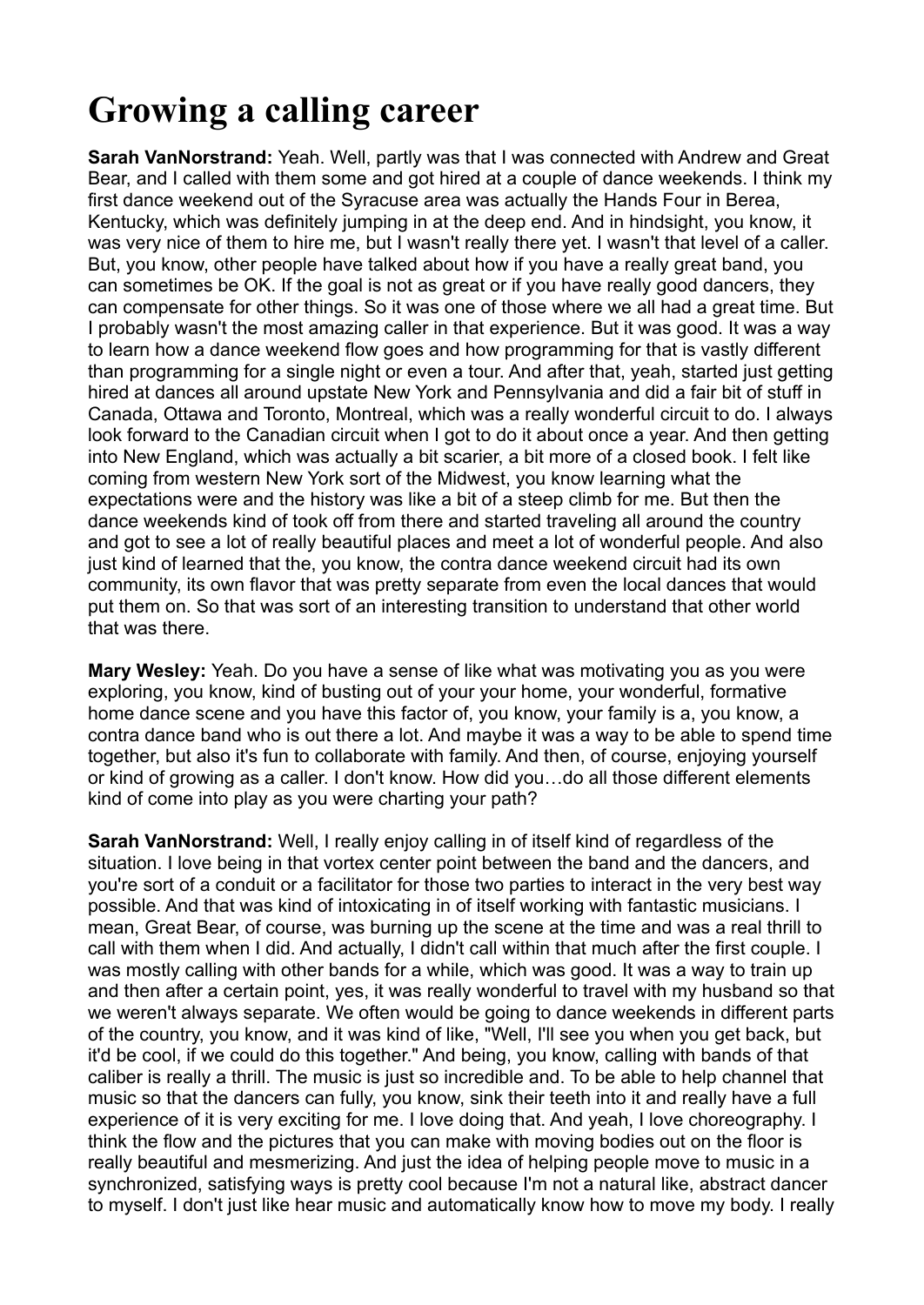appreciate someone giving me some choreographic instructions to make it feel good. And then and then using that as like the starting point and then fully engaging your body and your spirit, you know, if you really want to go that far, to just experience that music in a really true way. So being a caller just felt like you could sort of somehow perch in the middle of all that and get a little taste of all the things that were going on around you. So that was…it was great. I loved it.

# **Calling Philosophy**

**Mary Wesley:** Yeah. How did that...well, yeah. So many, so many great breadcrumbs you're leaving me here. Do you think you can describe a little bit your approach or philosophy, like when you're when you're in that vortex, how are you thinking about creating that experience for the dancers and and like, what do you do both practically and then and then also sort of philosophically to create create the the dance experience that you're describing here—this beautiful connective experience.

**Sarah VanNorstrand:** Well, I guess I always tried to think of being a caller as being a facilitator and facilitators do lots of things. Sometimes you teach, sometimes you crowd manage, sometimes you cover time while sound things go wrong. You're just there to kind of help it happen. But there's so many ways in which you can do that. I think what I tried to always keep in mind was that it wasn't about the flashiest dance and it wasn't about the most extreme show-off caller moment, but it was really about like…what is the exact right choreography to go with what the band's going to play next? That will help the dancers just fully let loose. So with a band that I knew a lot of the repertoire, I could really customize what I thought would be the right fuel for that particular bit of music. Certainly with Great Bear, I was able to do that in a pretty deep dive sort of way. But even with other bands, I would try to, you know, get a sense of what's the mood of this band? You know, what's there? How do they make people naturally want to move with the way they use rhythm, the way they use melody? And then finding dances that I felt like accentuated that or brought it to the forefront even more while still providing contrast as well. But...and my biggest thing was wanting the dancers and the musicians to be connected. And that felt like especially what I could facilitate from the microphone. Because as a caller, you're a timekeeper, you're keeping the dancers in sync with the band as much as possible with your prompting. And hopefully at some point you can remove yourself from that and let, you know...and it will happen organically without you. But you always need to be there to nudge it if it needs to go one way or another. Because I really feel like a big part of what makes contra, dancing contra dancing, and a lot of folk dancing is the idea of being synched up with the people around you and with the music where everybody is literally on the same page on the same beat in the same moment experiencing it together, all at the same time. And that's that's pretty unique to contra dancing and other forms of sort of group folk dancing like that. I always would try to accentuate that moment of when we all balance at the same time and when it's long lines forward and back when you are ending the hey at exactly the right moment. And that just feels so satisfying to me as a dancer and also as a caller when I would watch it. And I know the bands always loved it when they could really see the dancers just right there with them and right in the moment.

**Mary Wesley:** That's beautifully described. How much of like the...you know, the Syracuse Country Dancers variety show are you able to like, bring into your other calling, especially as you've traveled and moved around?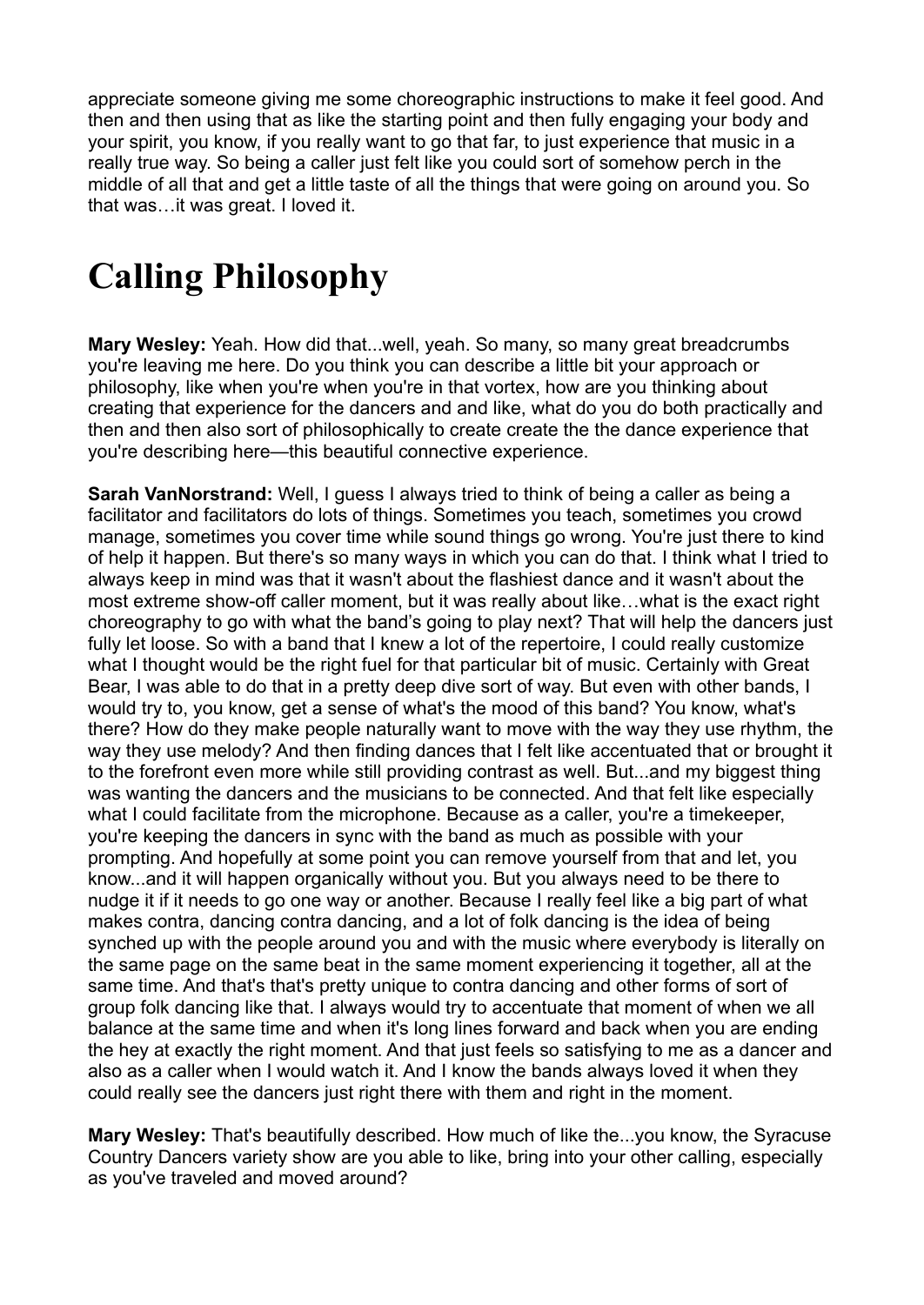**Sarah VanNorstrand:** Well, I've had to be more delicate about that, but I have tried to be an ambassador for other country…you know, other forms of social dance than just duple improper contras. You know, there's so much out there. And I've used a lot of other figures at different points, especially in one single night dances to try and accomplish different goals. So I do often include a mixture of some sort in the first half of the evening, especially if you've got a crowd with a lot of new people or even just a mix of people that not are not all locals because it's a way to mix people up and get them dancing with people they wouldn't automatically have chosen. And it's a way to just break that ice down and will make the rest of the evening feel much more relaxed, in my opinion. And sometimes there would be pushback. Of course, not everybody likes mixers; fair enough. That's why we only did one in an evening, you know? And the thing I tried to encourage people that...is that...maybe every single dance isn't going to be your favorite. That's OK. You know, and it's understanding that the whole idea of this evening is not that you get every single thing that you want, every single dance, but that the whole room experiences the cohesion and the connection that comes with a social dance experience. So, you know, using different formations to accomplish different goals. I would often throw in a square dance sometime in the second half because I felt like it was a way to just change it up. Just just throw it out. And if people have been dancing contras all evening, if they really didn't want to dance the square, then they could totally take a break. And that would be fine. And nobody had to, you know...was going to get arm wrestled into doing it, but it was a way to just like, "Oh, and there's this other thing that we also do and informs so much of our tradition. And I feel that contras and squares and English dancing as well, we share so many things and cross-pollinate in so many ways, and it only makes the genres more interesting to me when they've borrowed from other elements. So I tried to really keep the idea that variety's good without stuffing it down people's throats too much, hopefully.

**Mary Wesley:** Yeah, no. I can't imagine you ever being too pushy in those matters, but I wonder what, like, what is your inner landscape when you are experiencing a little bit of pushback? How do you...because I feel like, you know, when we're at the mic, you're the loudest voice in the room. You are shaping people's night on the dance floor in a really significant way. But you're also like a person up there. You're also your own person. So yeah, how do you balance out maybe what your tastes and hopes are with, you know, what you're getting back from the crowd?

**Sarah VanNorstrand:** Well, I will say I'm more fragile inside than I wish I was when it comes to that sort of stuff. It's really hard to not take it really personally when you get pushback, especially vocal pushback from a crowd. It's another thing if someone later on comes up and says, "Hey, I didn't like that," and then you can have a conversation with them and explaining, you know your reason. But when you're on the mic and you're asking people to find a partner for a mixer and you've got people, you know, booing that request... the thing I've tried to always do is just be like cheerful and deliberate and move past that because it's not really about having a big conversation in that moment about whatever it is that I'm trying to initiate. So trying to, yeah, present a firm but cheerful exterior, even if you're crumbling a bit on the inside. And just remember that made this choice for a reason. This is what I told myself. You made this choice for a reason. Not everyone's going to love it, you know that. And you know you're doing it on purpose with intention, and they may not understand all of that right now. But also, it's going to be an eight minute part of the evening. And so I would hope that most people would be able to roll with that or excuse themselves if they really chose not to do that and go get a drink or go talk to a friend and have a great evening and another way for eight minutes. But yeah, I would definitely have a lot of after dances or where you have to do a lot of self-talk to kind of right the ship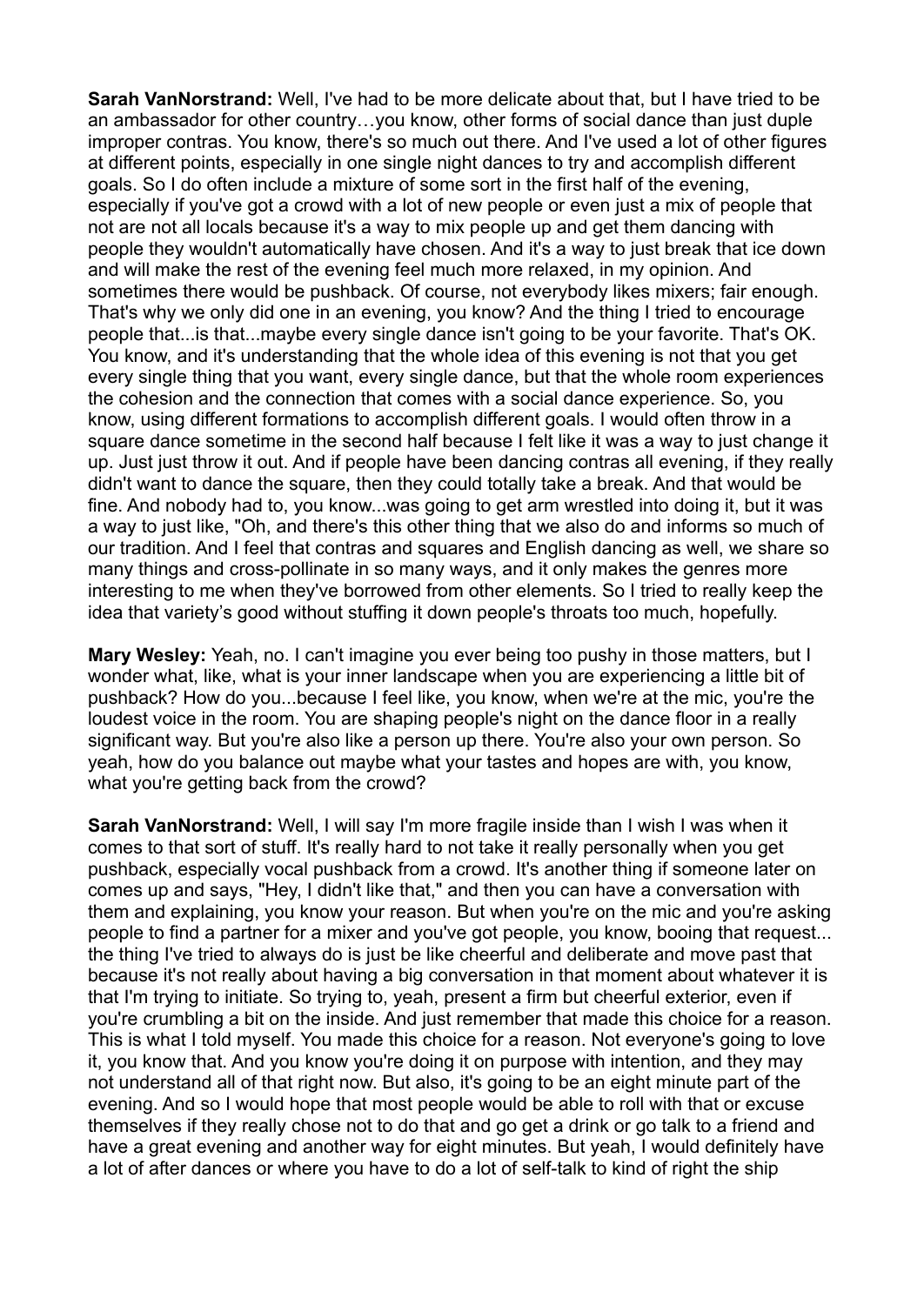because it's very easy to never want to have to get up behind the microphone again and put yourself in a position where people express themselves in a kind of a forceful way.

**Mary Wesley:** Yeah, it's a tricky thing. I mean, you're talking about this dynamic of...like the group dynamic, we're all doing something together. There's this very unifying experience and there's this interesting interplay between like, a group of dancers and the caller and the band. And then, you know, that can also sort of go the different way that the group, you know, expresses something different. And you know, it's a little more challenging when it sort of all bounces back to like this sort of the one person at the mic. It's a tricky...I totally relate to all that

**Sarah VanNorstrand:** I would say one other thing about that...

### **Mary Wesley:** Yeah!

**Sarah VanNorstrand:** Is that certainly in some communities, they would specifically in their invitation to for you to call request that you not do certain things, not do squares or not do circle mixers or only call contras or only call contras that have both partner and neighbor swings, or they would stipulate what was expected. And so I would, you know, honor those agreements to the best of my ability. I occasionally forgot a neighbor swing or something here or there. But when that was the case, I did try to find contra figures that would accomplish some of the same goals. There are those out there that just change the mood enough that change the expectations enough that. That are not exactly the same as all the modern contras that still kind of help people break out of their mold a little bit.

**Mary Wesley:** So yeah, can you think of any any examples? What you would reach for if you are feeling that need to shake it up, but wanted to keep it in the in the contra format?

**Sarah VanNorstrand:** Yeah, I would like to, I called one a fair bit that has, you know, ones and twos swinging at separate times. Everyone got to swing. There were lots of swings and it was, you know, everyone accomplished what they want, but it's still had this a little bit of this feeling of...and the ones and then the twos, the sort of alternating back and forth. A little bit of a square dance feel to it or a chestnut feel to it while still checking all the boxes that modern contra dancers really wanted or just picking something that was a little bit goofy. There are a couple of contras that have a chase figure in them, and I wouldn't know you want to use this judiciously and not not overdo it, but every now and then it felt like you could pick something that would just kind of help people snap out of their rut a little bit and enjoy the music and dancing in a way that was a little unexpected to them. And that was always exciting to see.

*[Sarah [calling "Celebrating 60" written by Linda Leslie](https://www.youtube.com/watch?v=yU39u74qXqQ) to the music of the combined Notorious and Seaglass Band at the Echo Summit dance weekend in Sacramento, CA]*

**Mary Wesley:** Nice. Yeah. How do you self-identify? Would you call yourself a "dance caller?" A "contra caller?" You know, it's like, what are the styles or categories that you connect with or feel part of?

**Sarah VanNorstrand:** I guess I would I would always just call myself a dance caller because I love contras and certainly did the most of that traveling the country, calling specifically contra dances. So I got, I feel like plenty of mic time doing that. I personally love squares so much. I love dancing squares. I love watching other people dance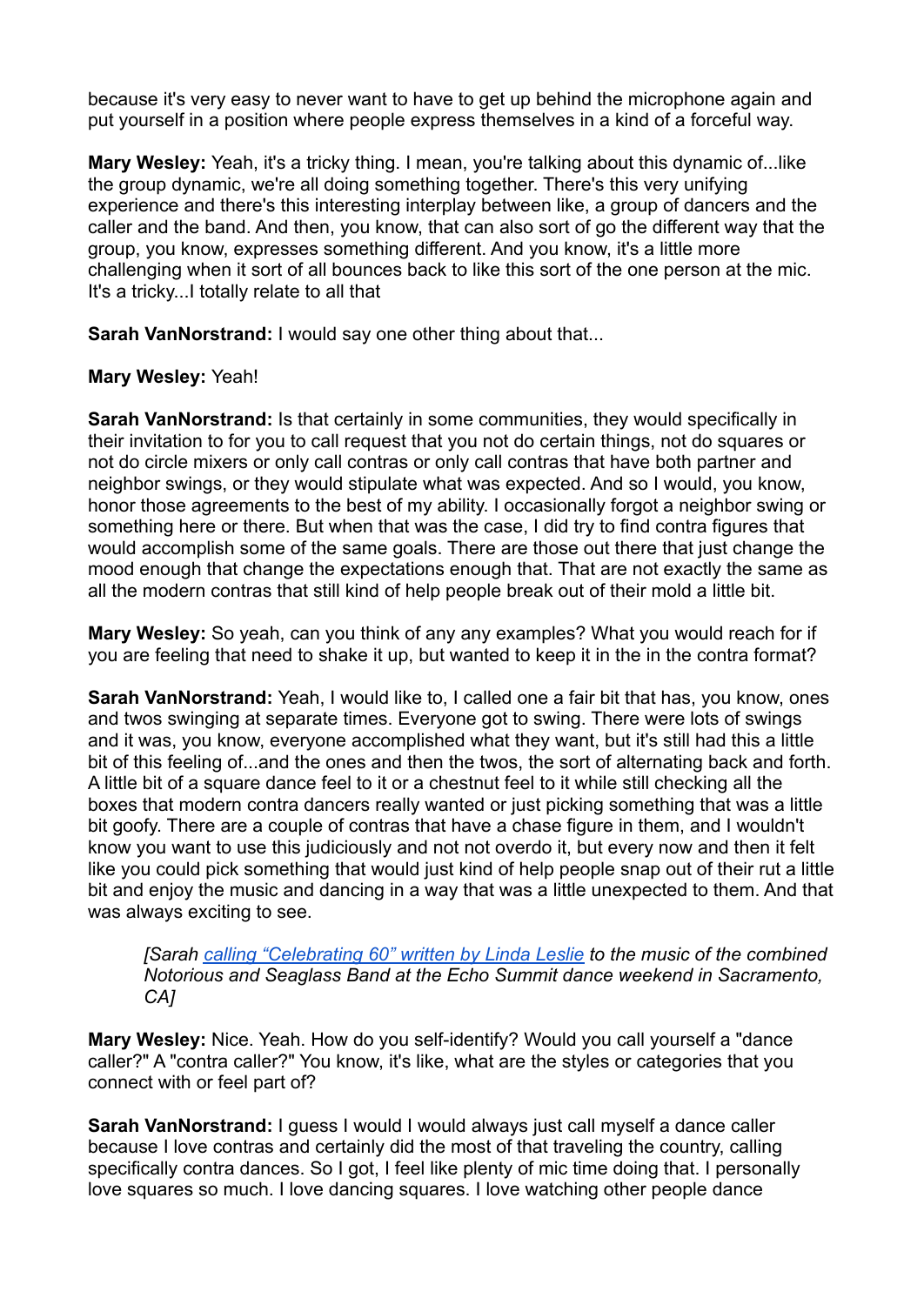squares. I love listening to people call squares. I love the music that goes with it so often of the time. So I definitely call squares. I'm not sure I'm brave enough to call myself a square dance caller yet because I feel like there's just a level up that I haven't quite made. You know where I I would love to be able to patter call and really do it the way the masters do, but not there yet. But I do love it so much. I call a lot of community dances. I called a lot for schools, weddings, various parties. So I enjoy that repertoire of, you know, it's more of the party style dances or mixers or things like that, there's a lot out there and it's a great way to help people interact that that don't actually come from a contra dancing background. So I did a fair bit of that, and I did start doing some English calling before the pandemic started and I danced some English and really enjoy...the choreography is lovely. And some of the old, some of the new. It's a really interesting mix, but I was really just getting started in that in that scene as a caller. So, yeah, I call folk dances.

**Mary Wesley:** Yeah. What's it like when you are going into those into a situation where you have people who have maybe never done a kind of folk dancer or social dance group social dance before? What do you observe and what's your approach?

**Sarah VanNorstrand:** People have, without even knowing it, they have preconceived notions of what those dances look like and are, and so often they will try to model that behavior, what they saw in a movie or maybe what they did once in grade school, 30 years ago or something. And I think what I always tried to do is not dissuade them from that so much, but just be like, you know, we can all hold hands in a circle and circle left and circle right and go in and out. We can all do that and we can do si do and we can fold our arms if we want to or we can... But just keeping it very playful and very much focused on this is a way for you to interact with all these people in this room without knowing what you're doing. You don't have to know what you're doing, and that's OK because so many people think they need to know how to do the foxtrot or something before they can dance. And you don't. You just need to, especially with the kind of stuff you do at weddings or at parties...it's really all just about being willing to stand up and take hands with the people next to you is all that it takes. And if people are willing to do that much, then I can make sure they have a great time with the dance figures and the music because so many people don't know what it's like to dance to live music, and that's just a thrill in of itself.

### **Working with music**

**Mary Wesley:** Yeah, let's talk more about music. So you obviously had the opportunity to work really closely with Great Bear, maybe other other bands as well. But what's...can you say more about how you work with bands? What conversations are you going to have with the band when maybe...if you're just rolling up, "Hey, let's do a dance together. We've never worked together!"

**Sarah VanNorstrand:** Well, it does help if I've heard their music at all. I do try to, if possible, if there's any recordings that exist for a band. If I know I'm going to interact with them, I try to listen just because I want to know what's what stamp of music are they putting out into the world and what's the sound they want people to know is them because I want my dance choices to try and support that as much as possible, not asking a band that does super smooth trance music or to do a choppy square dance or something like that. You know, trying to figure out what one of the things they love to do, and try to bolster that wherever possible. But if it is really just showing up and not knowing them at all, I try to talk with each person there, figure out who's the point person in the band if they have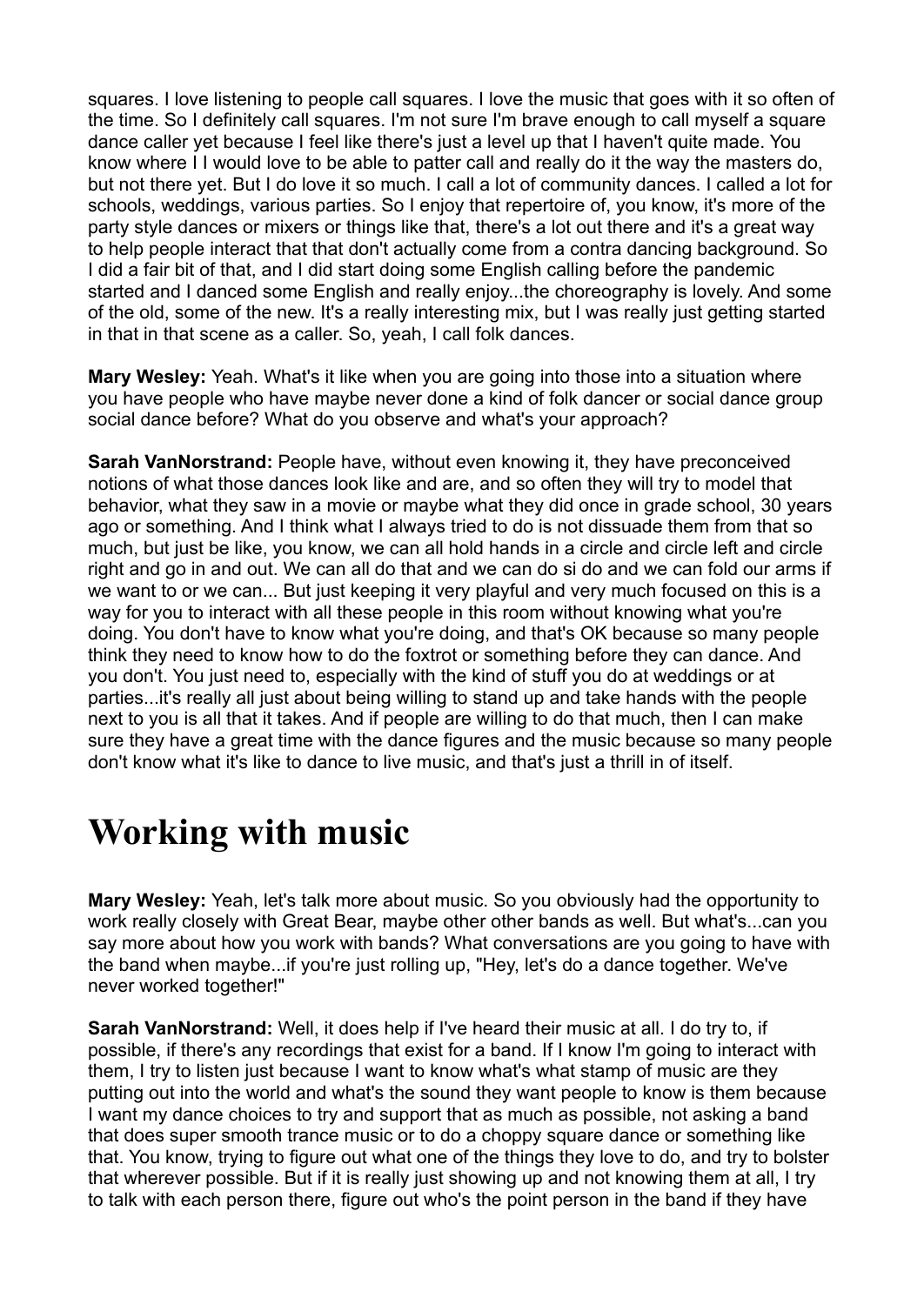one. Sometimes everybody just sort of is there chiming in, figuring things out together, and sometimes one person's calling the shots and then usually just talking through what my signals are. I start off the first two dances. I usually have one that I know I want to be a very bright, welcoming, reel. And you know, any band that plays for contra dancing has one of those typically...

**Mary Wesley:** Happy opening tunes.

**Sarah VanNorstrand:** Yeah, and usually everybody, they have one already in mind that they want to play, and I have a dance that's going to work great with it. I often would call something like The Big Easy. The structure of it was great for beginner dancers, and they could really learn how progression worked, and it worked so well with happy reels. And it was just a great way to kind of learn how the dancers were going to be and learn how the band was going to be, and everybody could get their bearings on that first one. And then for the second one, I would often ask for something that was a bit more marchy and bands would interpret that in really different ways, which I liked because it gave me a really good clue as to what they gravitate towards. You know, if marching for them was like, a smooth trance march or it was a jig or, you know, it would really...or if it was like a rag, it would give you some big clues as far as where this band likes to go. But yeah, I try to just really listen as much as possible, make sure that my calling fit the music. Sometimes I would try to pitch my voice with the melody. Playing fiddle helped a lot because I knew a lot of the tunes. I could even sometimes request specific tunes from the band if they, you know, if I was asking for something…a certain mood and they weren't sure what I meant, I'd be like, "Well, do you play this tune and...kind of like this one?" Or, you know, "it doesn't need to be that tune specifically, but something in that realm?" And that would sort of be a way to help make sure we were talking the same language.

**Mary Wesley:** Yeah, that's an interesting craft, the, you know, matching choreography to music, and I wonder if you can articulate in any way what's happening when you get a tune or you know, or a set of music that's like, really clicking with with the dance that you've chosen. You know, what's really happening there? What…how do you understand that match?

**Sarah VanNorstrand:** Well, I feel like a lot of the music will inspire your body to move in certain ways. There's like things that make you want to move forward and there's things that make you want to stop. Are the two things I kind of think about and with certain figures, there's these these, you know, certainly like a hey for four is a forward motion. You're moving forward for a full 16-beats and the only stop is going to happen at the end. If that even happens, maybe it's just a smooth transition. So a melody that doesn't have a stopping point and it doesn't have an accentuated beat or a even a break in the sound. That's the kind of thing that just keeps going forward, just keeps moving, and there's no particular stopping point. So I try to think about what are the moves that do that and then thinking about other kind of punchier tunes or things that have a real rhythmic message in them. And how do they make your body want to move? Do you want to, you know, when you balance a wave versus balancing with one person versus long lines forward and back and they're all forward and back to some extent, your weight goes forward, your weight goes back, but they you accentuate the beat in different ways. So with a balance and swing, it's very much two forces coming together face to face, colliding in some graceful way and then using that weight to kind of pull themselves into the next move. Whatever that momentum is going to be a swing or something like that circle versus like a wavy line where you're moving forward and back, but you're also kind of moving side to side and you've just got this more three dimensional aspect of balance and movement. It's hard to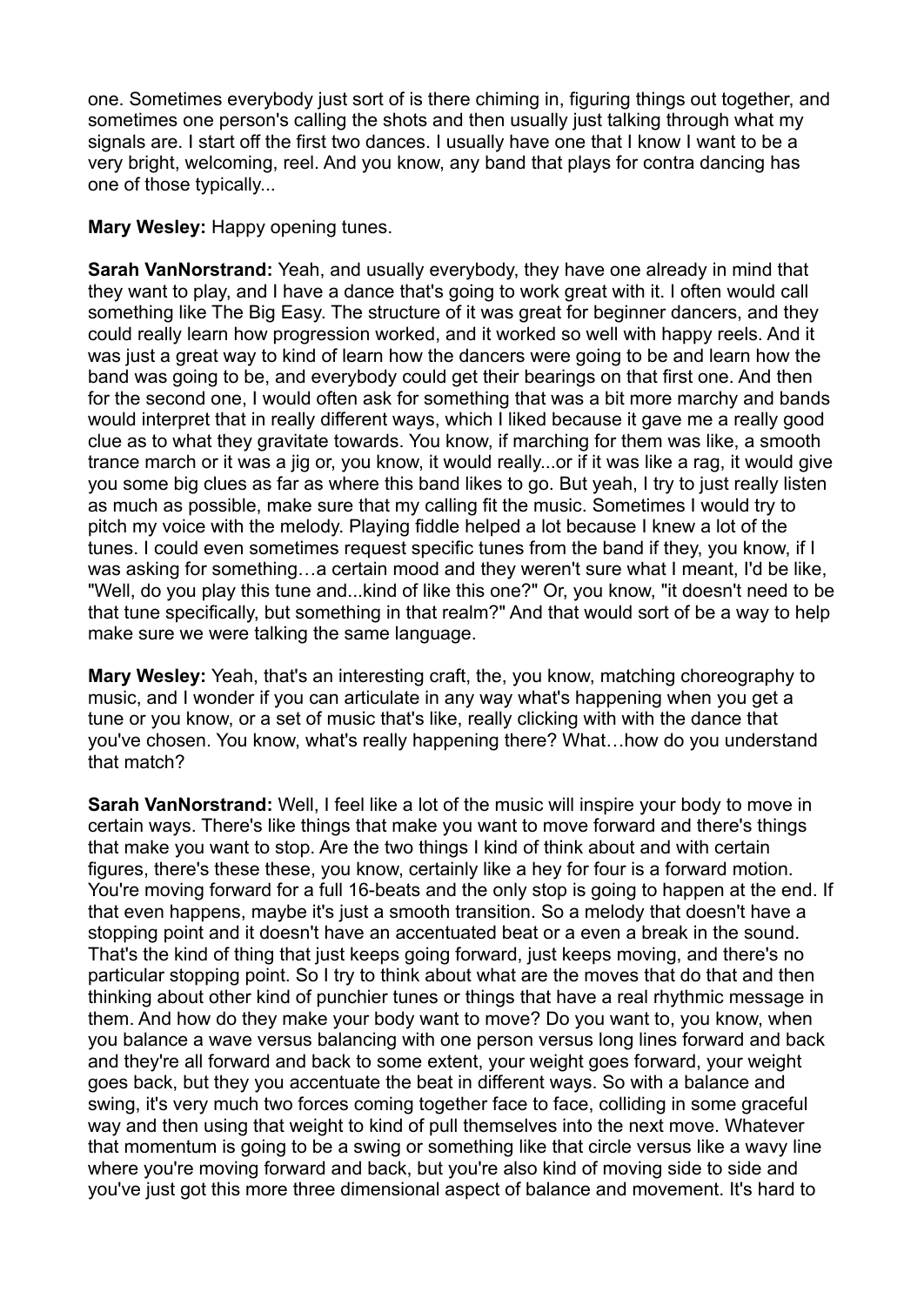explain this stuff or talk about this stuff exactly, but it's trying to think about what musical phrases make you want to do certain things with your body versus other things. I'm trying to match those up as much as possible.

**Mary Wesley:** Yeah, No, I think it...I find it's a fascinating alchemy. I feel like also when I'm talking to people who are first learning about calling, that's always a huge, huge question. And then there are lots of specific, you know, direct things you can do or try and accomplish when communicating with the band. And then there's always just like a slight element of like, magic. Surprise, not sure how it's going to happen, and sometimes it's going to be amazing. And sometimes you're going to be like, "Huh, OK, that's different."

**Sarah VanNorstrand:** I remember one time I was at the Rain Dance out in Oregon, and it was kind of, I think the first time I'd called out there was a big deal for me to be at that dance, and I was pretty nervous and I was calling with Tidal Wave, Raz de Marée, and they're fantastic musicians and there was a little bit of a language barrier. And I was asking for something that I thought was going to be really upbeat, intense driving all the things, you know, just throw everything at this dance. It was a dance that had lots of balances in it, lots of moments of punctuation that I wanted the music to support, and it seemed like we were all on the same page. But then once they got going, they played something that was just this most luscious, smoothest, silky tune you could imagine. And I was panicking because it just felt like there's no way this is going to work with this dance. It's going to be terrible, but it wasn't. People adjust. People change their way they're moving and then it was like a totally new experience, a way to try this dance. And it was magical. You know, I love that too, because I would try and tell new callers that...do your best, pick good matches, try hard, but then also be totally willing for the universe to just throw something else at you. And you may be totally surprised with how great it is.

## **Changes in dance music**

**Mary Wesley:** Yeah, yeah. Another source of variety in the evening. Great Bear has, you know…Great Bear has pushed boundaries a lot as a dance band. And I wonder what changes you've seen in music coming from Syracuse Country Dancers scene, you know, touring with Great Bear. What, what shifts are you seeing out in the world when it comes to dance music and how is that connected with the dancing itself?

**Sarah VanNorstrand:** It's a good question. I think what Great Bear did was not so much try to break genre boundaries, but they just...they were in the business of making people move and they would use whatever tools were at their disposal to do that, which I thought was kind of a different approach than a melody based approach or a traditional based approach. They were really just focused on like, well, if we do this with our percussion section or if we do this with an electric guitar, how are people going to respond? And a lot of it was experimentation. Let's throw this out there and just see how the dancers move, and they would really watch, Andrew and Noah especially would really watch how people reacted to it, and that informed a lot of what they did. So I feel like that's a really great thing because that's the musicians and the dancers informing each other constantly. And this feedback loop of well if we do this, you do this; and then if you do that, then we do this. And it just keeps circling around and that can totally happen with traditional music without adding electric guitars or any of those things as well, and I've seen a lot of bands that have used, you know, very different tools, but have done the same process of watching the dancers and seeing how the different rhythmic choices they make and the different melody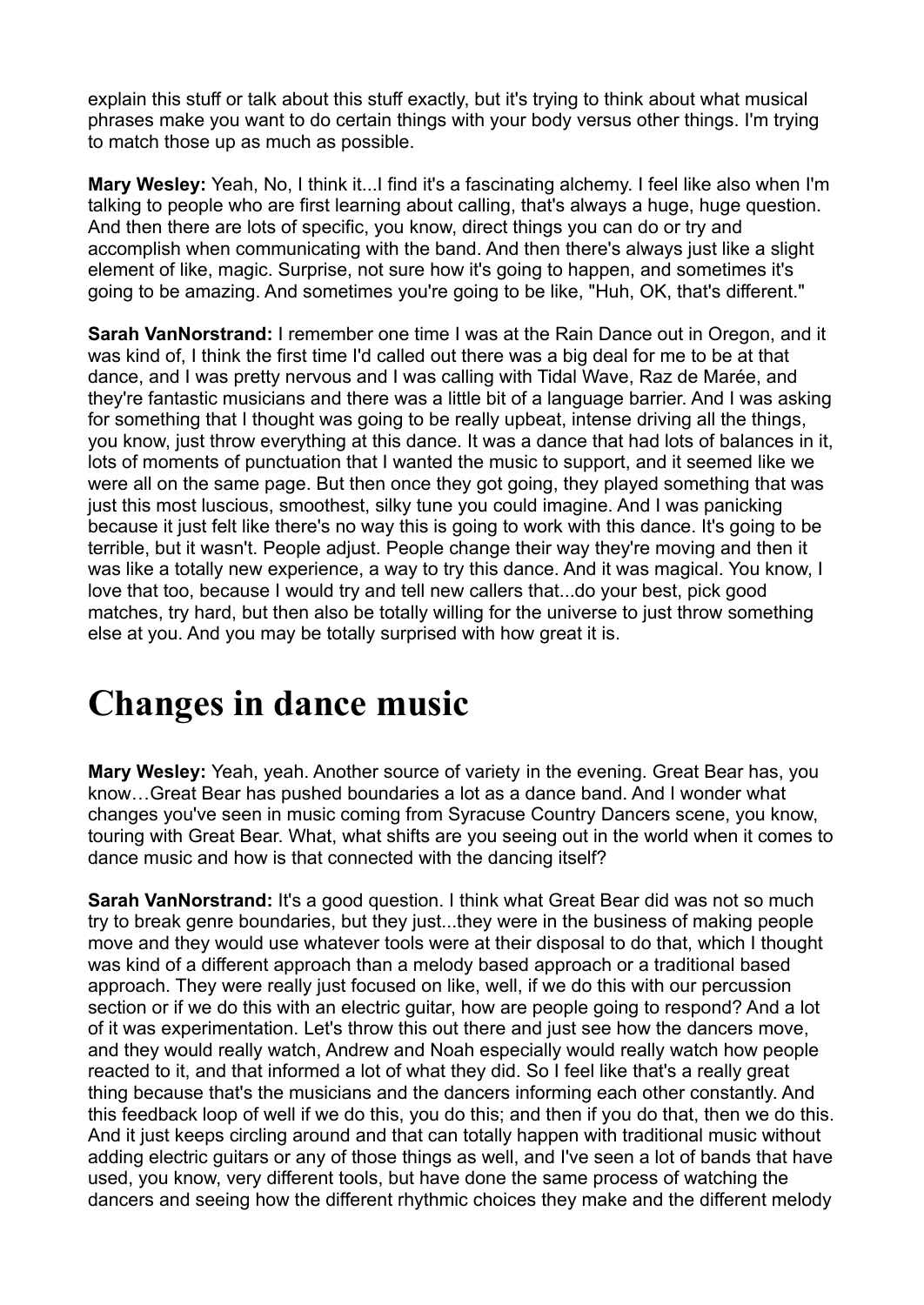choices they make get the dancers to do different things. But yeah, I think I have...I hold both things very dear. I love the traditional tune where everybody knows exactly how to move to this tune, or maybe the tune and the dance are together. Or it's Levi Jackson Rag, and everybody knows how that goes and what that looks like. And the dancers just step right into that if they're familiar with the tune. I love that as well. It feels like a familiar friend. And then I love seeing bands that are just playing music for dancers, which, you know, I mean it...contra dance music, it's restrictive in some ways and that you need to have a certain beats per minute to some extent in a certain, you know, phrasing has to be a certain length. But other than that, you can do whatever you want. And if the dancers like it, great, you know.

**Mary Wesley:** Right. Good to pay attention to that

**Sarah VanNorstrand:** Pay attention to that. But it just means that it's left a very blank canvas in a lot of ways for bands to create and evolve and change. And I like that a lot, but I also like that it hasn't...it's not a one way street. It doesn't have to be only moving away from traditional tunes. That it's, you know, Great Bear itself would often do this where they would play a very traditional tune somewhere in the middle. You know, you could even call it a dorky tune, you know, somewhere in the middle, and they would do that very intentionally. And actually, Andrew particularly loves that kind of music, and he doesn't really care if other people don't like it that much because he loves it, so he's going to play it. So there was some of that push and pull as well of like, let's see how far down this road we can go as far as dancers and musicians influencing each other to make this experience, to make this moment. And also, yeah, remember how this dance goes with this tune? Remember how people used to do it? Let's all do it that way. And both are good, I think.

**Mary Wesley:** Yeah, yeah. Wholehearted agree there. Have you gone down the...sort of gone into the realm of of techno contra or electronic music coming into the dance scene? And what's been your what's been your experience with that?

### **Thoughts on techno contra**

**Sarah VanNorstrand:** I think it's fun. I think it's another flavor. It's not something I would want to do every Saturday night, necessarily, but I think it's just another way for people to connect and have fun in a, I mean, I always feel like it's a little bit tongue in cheek. I think if we take it...we should remember that it is a bit silly, you know, contra dancing in the dark to electronic music with glow sticks. That's awesome. It's also silly. And I love it. That's what I like about it is that you can kind of have a little bit of an alter ego experience of "the club" experience that...I've never gone to a club and done club dancing before. But part of me kind of wants to, and it feels like techno contra is a very safe way to experience that (besides getting elbowed in the face by accident.) But but yeah, I've I've enjoyed calling for them, especially late at night when you've had all the regular contra dancing you can imagine, you know, at Flurry or something like that. And then there's that late night techno set that's just wild and people let loose in a different way. So I don't have any particular, you know, grudge against it. I do find that I personally like working with live musicians more than a computer playlist, but even people, even sometimes working with bands where they would do a mix of certainly samples and prerecorded stuff, but also be like manipulating it live in the moment, it just felt like another way of playing an instrument. That connection with the band is really important to me. So having someone there on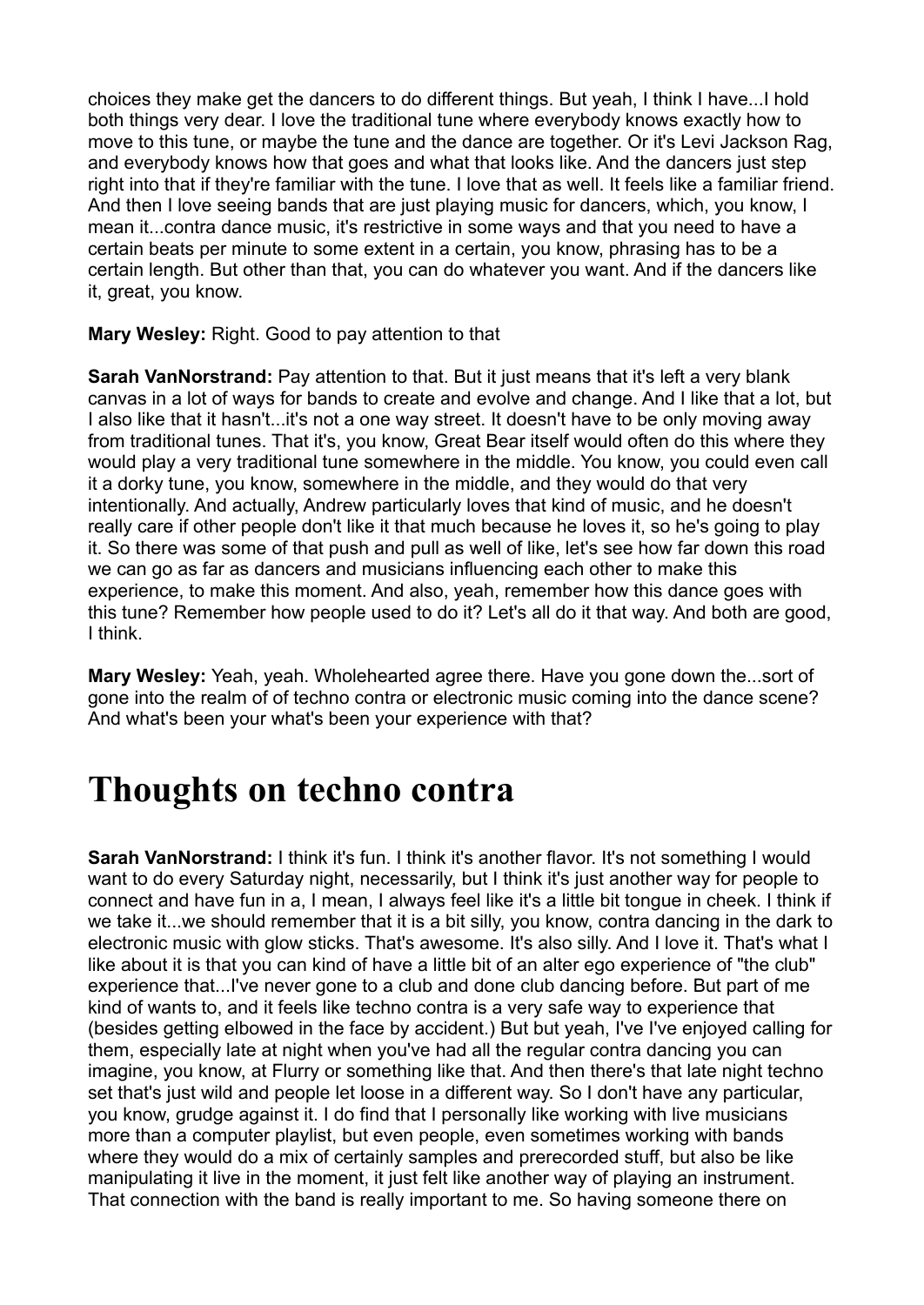stage to coordinate with not just someone pushing play, but someone actually choosing the next piece based on what dance you were going to call or vice versa. Having that collaboration, I think, is still pretty important.

**Mary Wesley:** Yeah, and continuing that conversation between the dancers and the bands too.

#### **Sarah VanNorstrand:** Yeah.

**Mary Wesley:** Calling at a techno contra, does it change your calling it all? Do you find there's a different, you know, different considerations?

**Sarah VanNorstrand:** Yeah. Well, certainly with any band or any music, I try to alter my calling voice a little bit to suit that band. If it's a band playing a lot of really sensitive music, I'm not going to be barking out the calls. If it's a band that's playing like a rip-roaring, burn-the-barn down all time sets and I'm going to be out front really commanding it because people need to get, you know, need a little kick in the butt to get going as fast as they need to go. With techno contras I would often try to, I don't know, again, the alter ego effect, a little bit of like an emcee at a club or robot caller to some extent, but like a robot with a soul, you know? But trying to have, you know, more clipped short words that cut through the sound as much as possible without getting in the way of the feeling of the vibe because people are kind of wanting to tune out you to some extent, and just experience this sensory novelty of dark room and movement and light and sound and beat, and pulse, so trying to just be part of the pulse instead of forcing people's attention away from it. So yeah, that would be kind of my focus in a techno.

**Mary Wesley:** Yeah. Yeah. Two totally different way of of blending with the music. And then, you know, total shift away from like calling for squares where you kind of are the music in a different way.

**Sarah VanNorstrand:** And I love that too. That's that's so great when when it really works, when you're in the moment, you're in the pocket and you're just another instrument in the band and you're also like leading the way. And it's such a thrill. I love that.

**Mary Wesley:** So, yeah, I feel like with, you know, in calling there's...a lot of the things that we've talked about there's, you know, working with the band, telling them when to start and stop and, you know, choosing choreography. All of that is leading a group experience. But are there other ways that you think about leadership as a caller?

# **Leadership in calling**

**Sarah VanNorstrand:** Well, certainly any of the choices you make on the microphone, whether it's what types of dances you pick to call or what language you use, the tone of your voice, the way you interact with the crowd, all of that really sets the mood and sets the tone, and people pay a lot of attention to that. So because I feel like I want to be a facilitator sometimes that means getting out of the way sooner rather than later to facilitate people interacting with each other and interacting with the music without you necessarily getting in the way. But sometimes I feel like you have an opportunity or a responsibility to steer things a little bit. And you have to be pretty careful about that. Certainly, when you're traveling and visiting other communities that you maybe don't know all the ins and outs of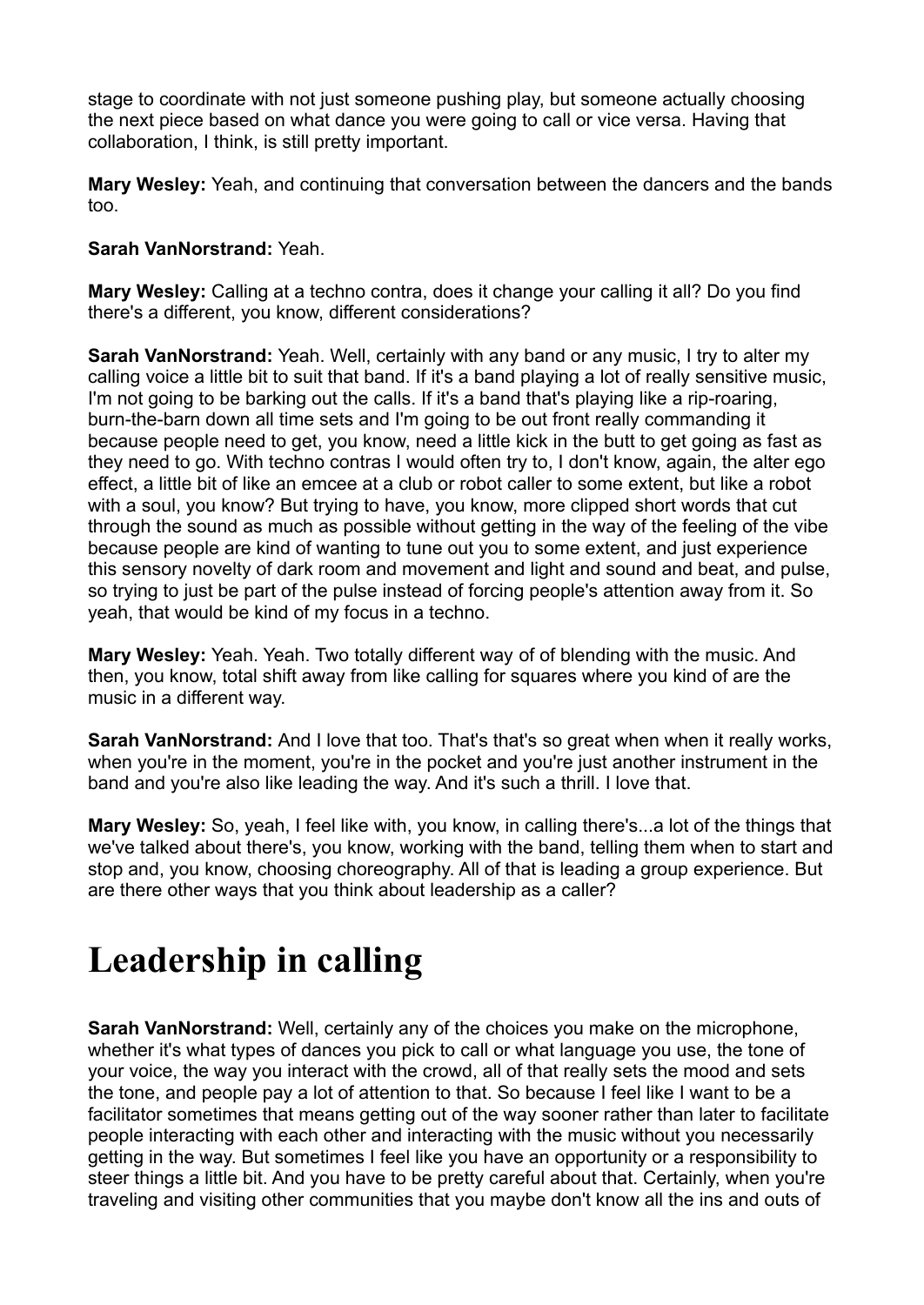what's going on in their group and what things they care about, what their priorities are as a dance community, but also figuring out what your own personal standards are. So certainly what language terms you use for individuals as they're dancing. Gendered language, of course, is a big one. What are some of the figures are called is another big one. The whole "gypsy" figure has gone through a big revolution, and that was one where it felt like as a caller, you really had to make a decision about where you were at with it and what you were going to do. And you couldn't really just accommodate whatever local community there was because it was a bigger issue than just a technical term. It was actually like a more moral decision. Those sorts of things I feel like have been...are ways that you lead from the stage mostly just by your choices and your example. But also I personally really dislike it when callers are scoldy from the microphone or have too much of a teacher and student relationship with their dancers because I feel like, you know, you were you were a teacher, but you were also an emcee and you are also the host of the evening. And you are, you know, you have all these other roles that really are equally important to teaching people. So you need to do...people need to be having a good time and you need to be facilitating that. So keeping that tone of happy, positive, can-do attitude and also making a decision about language you're going to use or things you're going to do or not do. And then staying firm with that, even when there's pushback from the crowd without getting it turning into a fight because that's not what you're there for. You're not there to have a fight with anybody. So navigating all that is always tricky and it's different night to night.

**Mary Wesley:** Yeah. Yeah, I mean, callers again, being the person at the microphone, it's a lot of responsibility for us as callers and then a lot of responsibility gets placed on that person, you know? And sometimes sometimes that's a correct placement....but not always, you know, some things are out of our control a little bit. And that is really challenging. I find when going into a new space...I feel like when I'm in my home scene or somewhere where I know the other, you know, dynamics and currents and relationships in that place...then it can be a little bit easier to be like, "Oh, here's how I can help you address a problem that's happening on the dance floor." Or, you know, "Here I'll talk to the sound person about that," you know?

#### **Sarah VanNorstrand:** Yes.

**Mary Wesley:** It is a much more complicated set of circumstances when you're doing those...when you're dropping in or parachuting in.

**Sarah VanNorstrand:** Extremely. And I...early, I don't know who it was that maybe said this originally, but I know a lot of callers that I learned from were really fixated on this idea of the saying that "if anything goes wrong, it's the caller's fault." Just sort of like a blank like, we'll just accept all responsibility for everything tonight that happens. And I never was comfortable with that concept, and I have pushed back against that myself because no, not everything is my fault. On the mic, I mean, some things are within my control, like you said, and some things totally are not. And some things are...there's so many of us going...working together to make this evening happen, and that includes the dancers and that includes the sound person and the musicians and the person at the door and all together, we are creating this experience. So to put all that responsibility on any individual is just silly. And I have tried to in some of my workshops and things, help people feel more empowered that they can shape their own experience at any given dance. A lot of the time, not alway...there are situations you can't, you can't just power through, but how...what you bring to the table is as important as what everyone else is bringing to the table. So encouraging people to take control of their dance experience and you know, if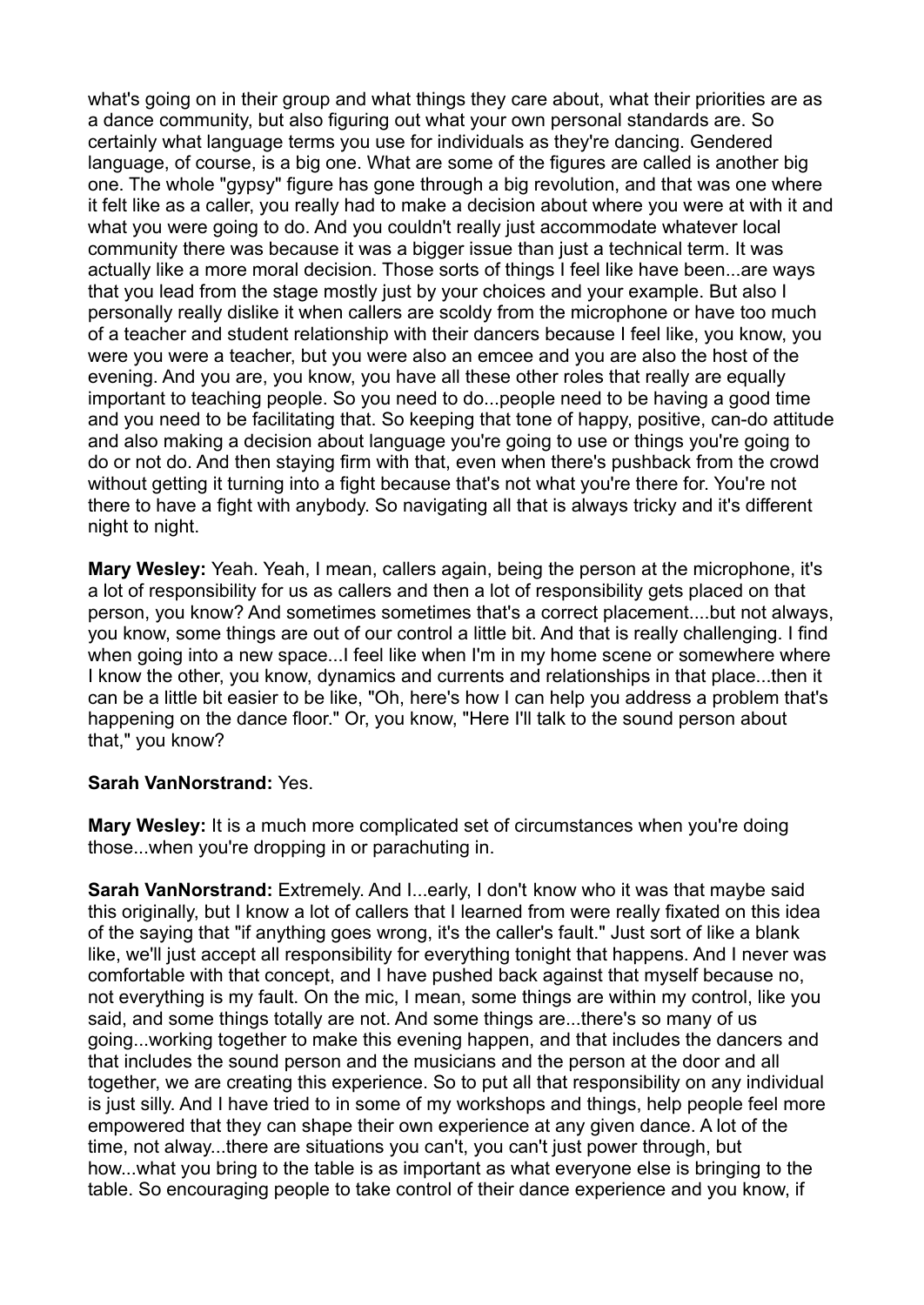the if the caller is a bit weak that night and the band's great and you can just, you know, really enjoy the music, even if the dance is a little ho-hum or if the band's a little shaky and that's OK because they're local people and you want to support them and your caller is calling really interesting stuff. So even if the music isn't the most exhilarating thing you've ever danced to. Maybe the other people that are dancing are not super experienced dancers, but what can you do to help them have a good time? Help yourself have a good time? You know, without just avoiding them. So just trying to like, spread out that responsibility a little bit so that it's not all on the shoulders of one person on the microphone because it's just...if you do that, then you're going to always have people be unhappy because there's no way I, as the caller can make everything work perfectly. It's just not possible. So you're just setting yourself up for disappointment.

**Mary Wesley:** I do try to tell myself that, yes, as a caller, because of course we want it to be great for everybody. But I love that idea of sharing the mantle of leadership.

**Sarah VanNorstrand:** Yeah. You know, that's social dancing. All right. We're here at a social gathering, so we are all part of the experience.

**Mary Wesley:** Yeah, we're all making the recipe together.

**Sarah VanNorstrand:** Exactly.

*[Sarah [calling "Vallimont's Steamboat" written by](https://www.youtube.com/watch?v=aUXHZj_iRTs) Chris Weiler to the music of the HotPoint Stringband at the June Moon dance weekend in Morgantown, West Virginia.]*

### **Changes in dance role terms**

**Mary Wesley:** You mentioned adjusting to language choices as a caller and as we know, I mean, it's been a couple of years because of the pandemic, but it's a big consideration for for our callers, 21st century callers right now in this moment to think about what dance role terms are we using? And you know, we've seen a lot of different experimentation and it's another part of this, this fabulous group recipe that we're all making. There's no sort of, one governing body that's deciding what terms to use when we're calling. And I think I find it a fascinating process. You know, I love the discussions that are happening and it's complicated. Change is hard. Change is messy. I wonder how you're finding your way through that process.

**Sarah VanNorstrand:** Yeah, well, it's been a bit of a road, and certainly it's been going on for kind of a while now pre-pandemic, just analyzing the language that we're using. And I think it's great because words matter. Language is important. Being intentional about that language is important. And as a caller specifically, you are already hopefully paying a lot of attention to the words that you're using and choosing. I remember, though, it was it was hard at first because sometimes you would show up in a dance community and you weren't even aware of what the discussion was there and you'd use a term that up until that point, you had no idea it was a problem and you'd use it and then you'd get, you know, very aggressive pushback from the from the dance floor in the moment. And that was a hard way to learn I would say, because nobody wants to feel shamed, first of all, and nobody really wants to feel shame for something they didn't know any better about. And a lot of it is, if you don't know, you don't know. But once you get educated, once you hear the reasoning or understand a bit more of the context, I was able to make a decision that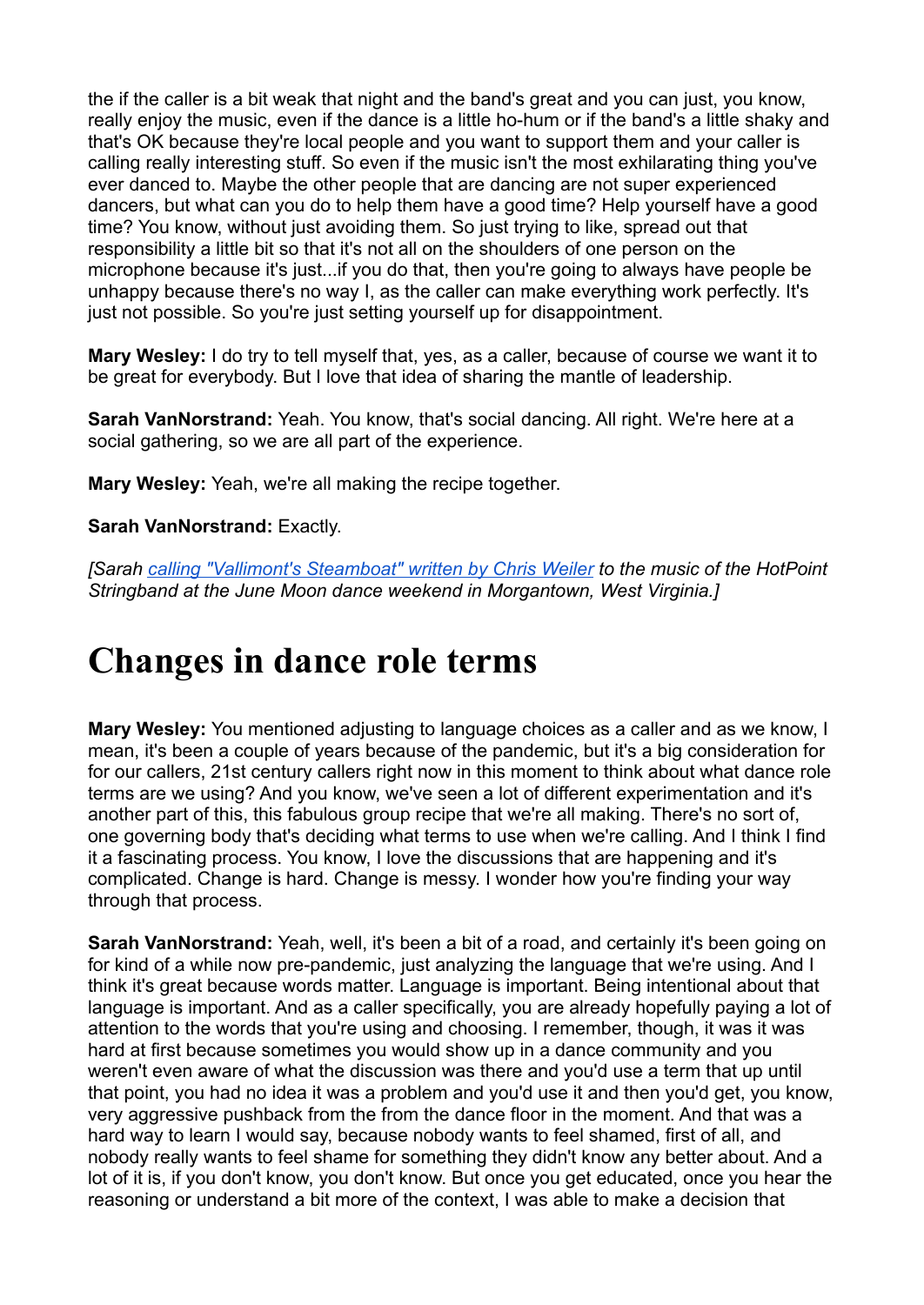wasn't just reactionary, wasn't defensive. It was like, "Oh yeah, I understand the reasoning why that term is not a great term to use. It never was." But now we have more information to make a better decision. So let's think about other terms we can use. And then, yeah, then comes all the experimentation that people try. And certainly, I have my preferences about which ones I like to use versus others. And it felt like once you made a choice, you could then stand by it, but you had to constantly be supporting it, explaining it, defending it to some extent sometimes so it it felt like you needed to make it...you needed to have a little time to digest it and think about what your choice was actually going to be because you were going to have to really stick to your guns about it all the way for the rest of your calling career until it changed again, you know? So I feel like that's an important thing to remember that sometimes people, sometimes the choices people are making from the microphone are just based on whatever information they have. And sometimes it's different information than what you have as a listener. So keeping a little bit of grace there is nice for people because you're really in the hot seat when you're up on the microphone. So it's very easy to be targeted if you make a mistake or are ignorant about something as far as role terms go. I've been feeling fairly neutral about the language change. The community I grew up in we used the terms, "ladies and gents," but that was always kind of a joke because we all danced whatever role we wanted. People showed up in any kind of outfit they felt like, there was a lot of gender fluidity I would say in our group. That was really, it was it was a wonderful thing to be exposed to at the age I was at. In my other factors of my world, that was not something I was experiencing. So I feel grateful to contra dancing for really exposing me to that early. So it's, to some extent I felt it in our home dance like, "Well, what's the problem we're all doing, none of us are ladies or gents. We're just people and we're dancing whatever role we feel like." But certainly with more education, I was able to understand that that's just that might be true for some people, but that's not true for everybody. And as a facilitator of good times, I want to make sure that everybody is feeling really welcome. And certainly I don't have any personal loyalty to that concept of ladies and gents. I mean, that's not something I've ever really adhered to, so using different terms is great. It felt a little tricky to have like, OK, we're all going to use these words and then you use them at an event only to find out that like two days ago, somebody decided or explained or understood to a new level that actually, that's really bad and we shouldn't do that. And you know, it felt like you were really fumbling along to some extent, and you kind of wish there was maybe a governing body of contra dance. A UN of contra dance to set forth a charter of what language was appropriate and what wasn't because, you know, everyone was just...and of course, once you take a position you feel like you need to defend it or stand by it. And then you can...people get sort of stuck in ruts that they don't necessarily even want to be in. So it's been a complicated little scene I would say. I'm very interested to see as the dancers start emerging from pandemic hibernation what people are thinking about and talking about and prioritizing when it comes to all of that. They felt like in some ways, some of the contra dance community rifts or tensions were getting pretty extreme. So I'm curious if like, a little break maybe helps people reassess where they're at with some of this stuff, and I'm really interested to see what communities choose to do going forward.

**Mary Wesley:** Yeah, me too. Yeah, and that's I love that point that especially for us as callers, it would be so much simpler if we, if you know, we could all decide. But then there's so much to be gained for...for like that flexibility on all of our behalf to...try this, and how does that feel? That doesn't feel right...oh these folks would like something a little different... And I think that helps make our brains stretchy, a little more stretchy. And there's a lot going on there and a lot to be learned from it. I know several communities, my home dance community in Montpelier, Vermont, did a sort of extensive survey. Had weeks and weeks of going through and trying out some of the different options...and creating this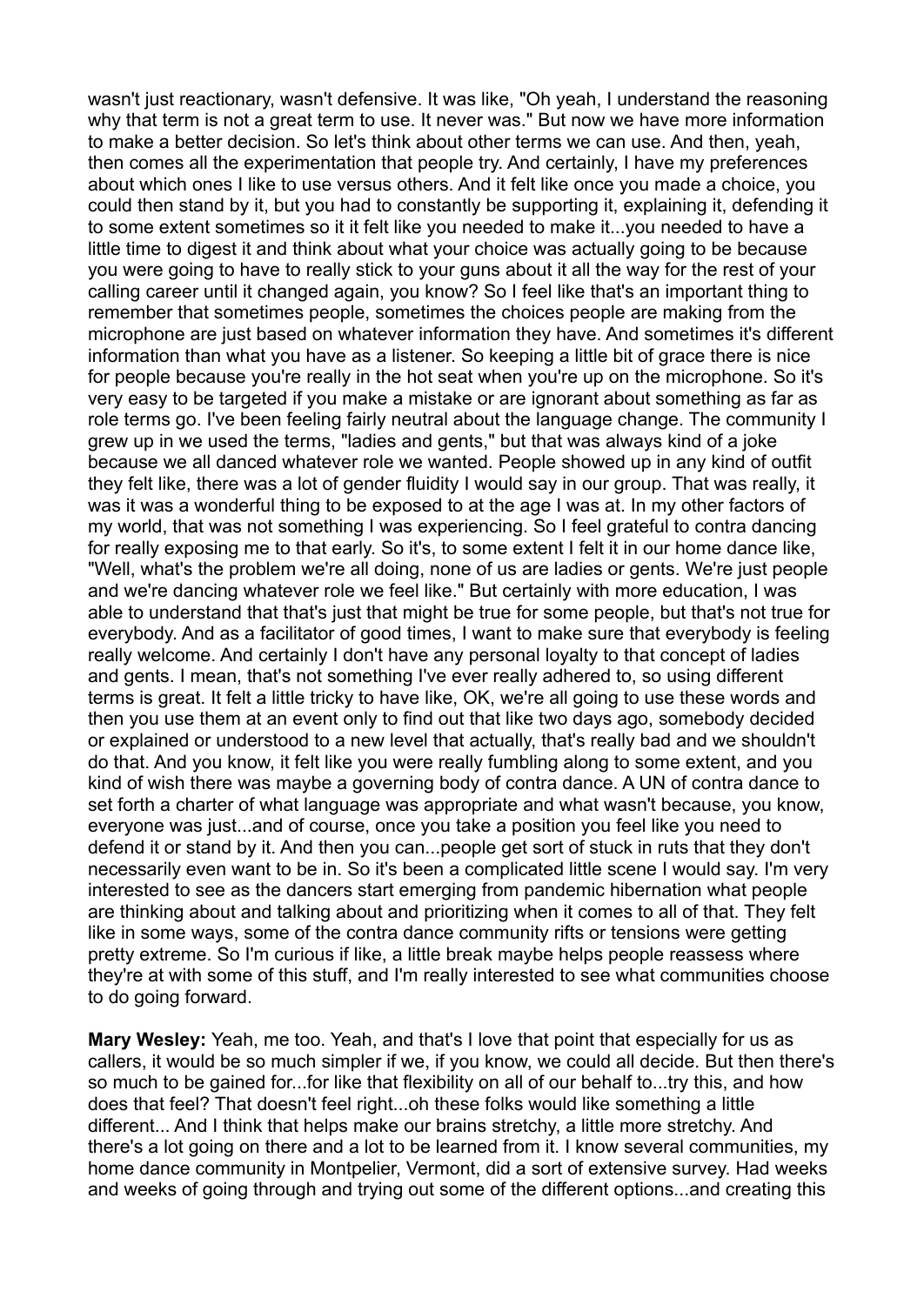space for dialog and input, I think is kind of one of the biggest...one of the best things we can do to help find our way through that.

**Sarah VanNorstrand:** I love it when it's the community that like, like in Montpelier there, where they really got buy-in from all the people involved. Not that everybody got exactly what they wanted, because that's not how community decisions work, but the fact that they put in the time and effort in the work to figure out what kind of language they wanted at their dance, which…I really admire that. Certainly as a traveling caller that can sometimes create a little bit of tension because you're going to have your own moral decisions about some of that language and role terms to use or not use, and if you have a community that stipulates something different than what you've decided, then you have to have a conversation, which is good. Conversations are good, but it definitely felt like all of a sudden, I think a lot of people, a lot of callers felt a little just overwhelmed by...on top of all the normal responsibilities we were now adding all these fairly fraught, philosophical and moral and social questions that we needed to have positions on and be able to, you know...and sometimes you didn't feel like you even fully understood it yourself, so it was hard to lead in those moments. So it was really refreshing and very supportive when a community would put in the time and effort to say, "This is what we would like, if that works for you we'd love to have you call," and then kind of that would be the starting conversation. And that was really nice.

**Mary Wesley:** Yeah, kind of set the terms as an invitation or a question.

**Sarah VanNorstrand:** Yeah.

**Mary Wesley:** Are there other other changes that you've seen since you've been dancing and calling?

### **Changes in the contra dance community**

**Sarah VanNorstrand:** Well, I don't know if this was more of where I was dancing and calling then that community at large, but I did feel towards the end of my previous pre-pandemic calling career that the...there was a definite trend in dance weekend scenarios and in some local dances of a bit more consumerism on the part of the dancers than I enjoyed or that I thought was great. And that may have been more that I was, I was on the dance weekend circuit, which is a different animal. It's a different thing. People go to those events with different expectations and rightly so. They're a very different kind of event than a weekly dance. But I did feel like I was concerned or nervous or felt like there was this shift away from the community focus of sharing an experience with people around you to, "How do I make sure I check all the boxes for my personal experience?" And if that became paramount and everything else was kind of a secondary thing that took some of the joy away from it for me. I had a hard time knowing how to interact with those people when I would have dancers that would complain that they had had, you know, some of their boxes weren't checked that they were counting on, you know, that they paid good money for and it was like, Oh, that's really not how I think about this at all. And sometimes I would try to come back with them like, "Well, did you have a good time?" And they were like, "Oh, yeah, I did. But, you know, there's always a "but," I didn't get this thing," and it was just kind of like, Oh, OK, so we have a very different concept of what we're here for. And that felt a little bit like I was moving in one direction, and some of the dances that I was at were kind of moving in a different direction. And that was concerning to me. I'm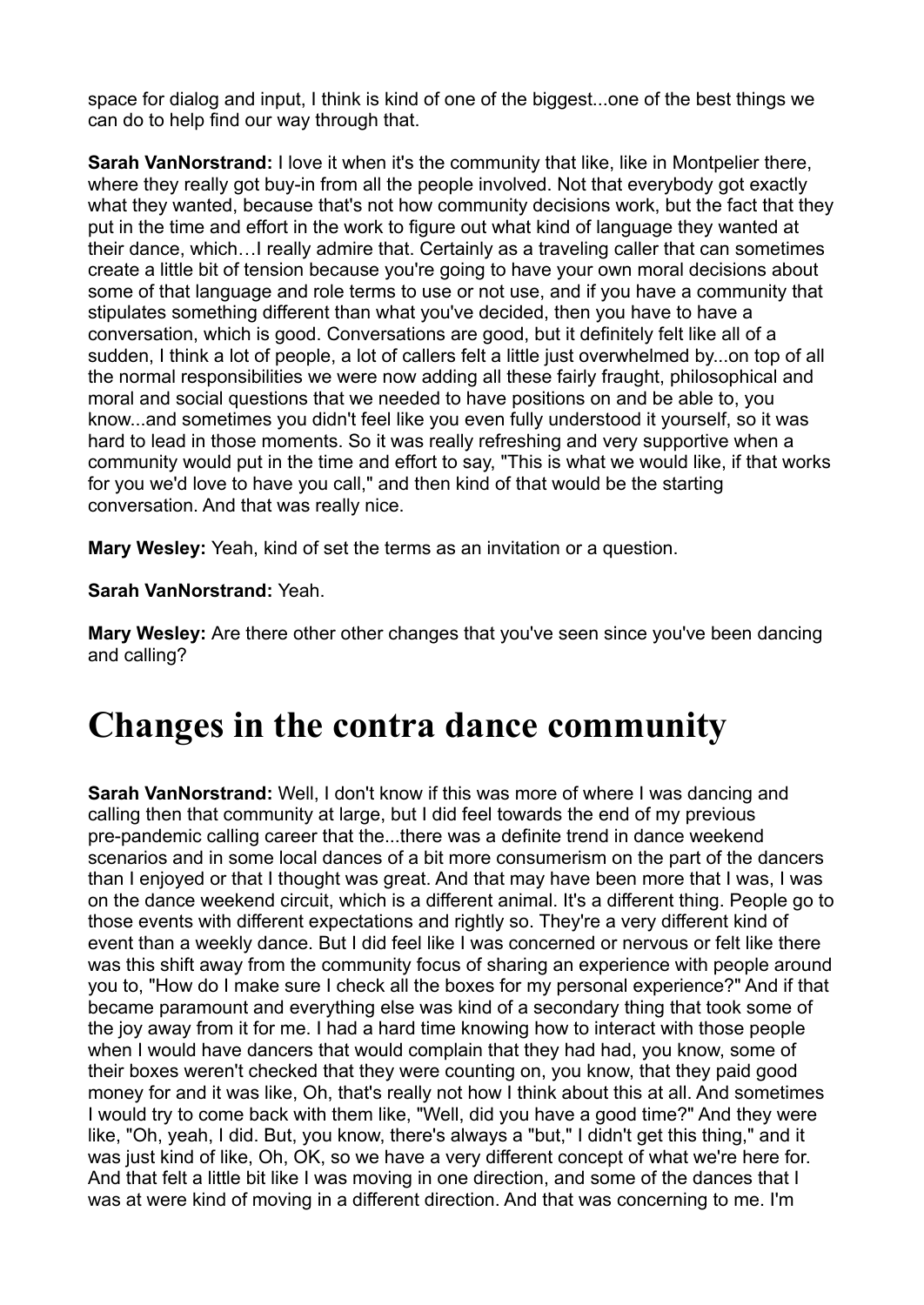very, again interested to see where things restart after such a long hiatus in that area. I know people are very excited to get back out and dancing with each other, and I hope that excitement and that reunion and that all that exhilaration is going to really feed into this. What I really want is the community focus of the dance, whatever the community is, it doesn't need to be your hometown, but whatever...the Dancers that you are there with, sharing the experience with that for those three hours or whatever it is, that's your community for that time. And how do you connect with them and engage with them? And how do you make sure, you know, how does everybody have their best experience, not just one person? So, we'll see.

**Mary Wesley:** Yeah, I think that's a you know, obviously not just...not just in contra dancing that we all have to navigate that push and pull. Yeah, I guess I'm thinking about what it is to, as a caller, how do you balance pleasing the dancers, pleasing the people who have hired you, you know, because there is sort of an employee role, and then pleasing yourself and it's like it's constant recalibration there, I think.

**Sarah VanNorstrand:** For sure. Yeah, that's very much my experience. And I find if you get too focused on any one of those elements, you're probably making mistakes or like getting off your proper path because it is all about the balance. And certainly times when I was, I would be really consumed with self-doubt or just kind of eaten up with, "Oh, I did that wrong or people aren't going to like me, or that thing's not going to happen because I messed that up." When I get too far down that path and I'm losing, I'm not able to facilitate as well as I want to the connection between dancers and musicians and the hall and you know, we're hosting a party, so if you get too tied up in knots inside, then you can't do your job. So trying to keep that balance as well.

## **Looking to the future**

**Mary Wesley:** Yeah, I have a few short little closing questions, but I'm wondering if there's anything else that I haven't asked you about that's coming up. It might be a little interesting to talk about where we're at. I mean, I feel like even listening to you talk in this interview, you've kind of used the past tense a lot, obviously, which we all, you know, that's just where we are. It's...we're March 2022, we're coming up on two years of pandemic time. So I know it's hard to like, frame things in terms of time, but I guess maybe trying to place yourself in a pre-pandemic mindset, what were you seeing when you would like sort of look to the future of our dance scene and community and traditions?

**Sarah VanNorstrand:** Well, I have to say before the pandemic, I was kind of in a...I think I was maybe a little burned out. I had been touring really heavily plus working full time, and that combination was a lot. So I think at the time, I actually had a little bit of a dark vision of the future where I felt like the contra community was maybe going down the path of the club square community where it was going to kind of make itself obsolete by becoming too, too much in-fighting. Too complicated. Not welcoming enough to new people needing classes to be able to attend certain events. Just, I was feeling like it was getting narrower and narrower and I was worried about that. And for myself, I was also kind of feeling like I needed to take a break. I needed to find the joy again, and I'm not really sure how to do that because I'm booked out for the next 18 months, because that's how dance weekends book. So when the pandemic came along, it was actually kind of for myself, it was a good break of the cycle of calling and traveling and I'm for myself, I'm not really sure where I'm at. I've been using the past tense a lot and I've realized that, and it's maybe because I'm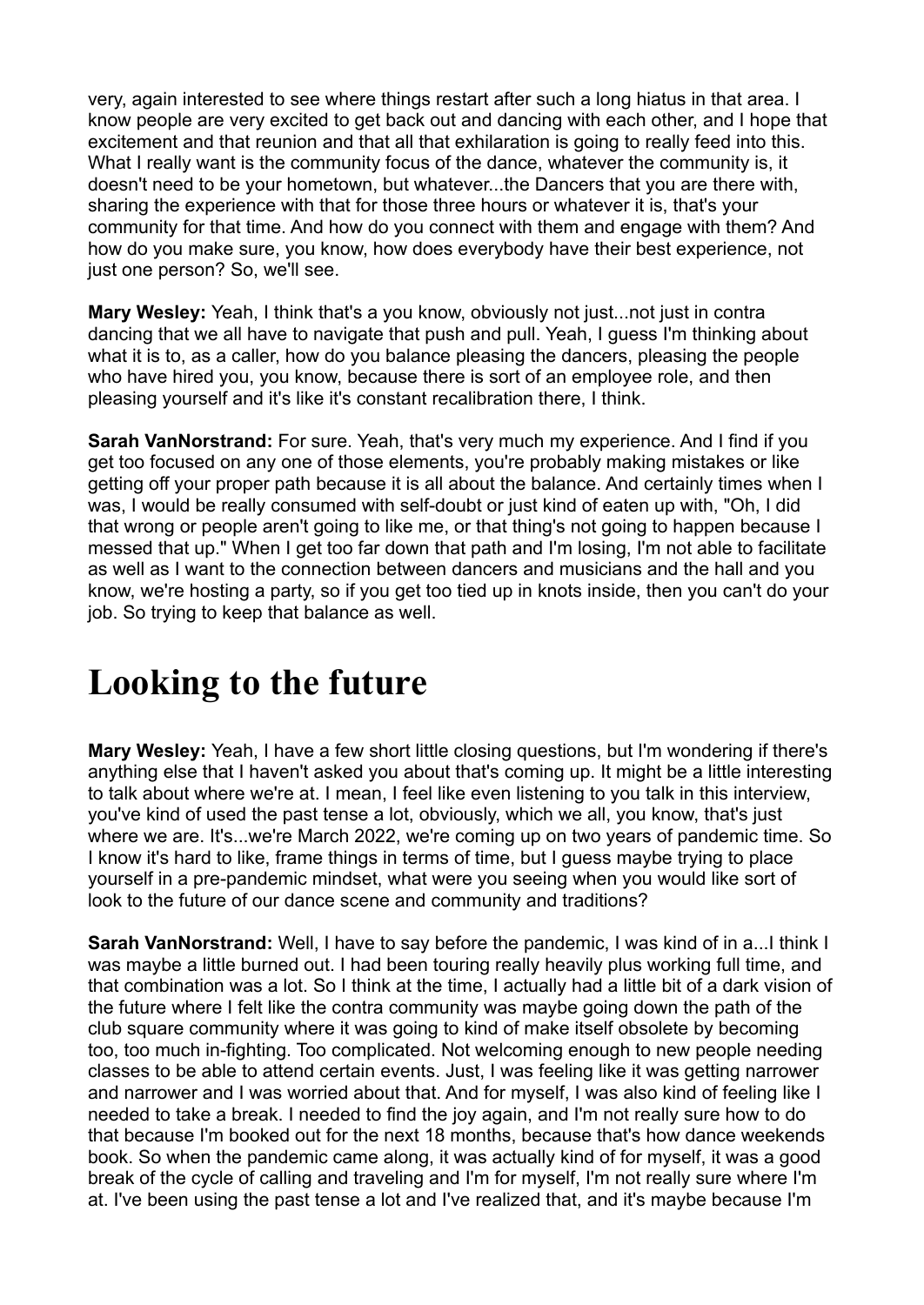not sure I'm going to jump back in the way I was before. A lot's changed in two years. We have all, you know, musicians, callers, people that were performing, you know, on a regular basis have had to do other things. And some of those other things become, you know, more permanent. But I am really hopeful that the people are going to, like I said, come back with this excitement and we missed each other. And to remember that, like that was such a key element of what contra dancing and square dancing and English dancing provided was an amazing social experience with a community. And I have been missing that certainly over the last two years, I'm sure some other people have as well. So for myself, I am excited to go to a local dance some time as a dancer and just reconnect with that experience. I don't think I'm ready to get up behind a microphone yet, and I'm not going to prescribe exactly what version of calling I will be doing in the future. But I am really hopeful that community dancing is going to come roaring back to life and be a great community to tap into for me, just as a participant and maybe eventually again as a caller or a leader. But I know other people have kind of taken on the leadership role through the pandemic and kept some of these dance experiences alive for people, even if it's a very limited experience on Zoom or whatever, it's still something that kept people connected. So I'm also kind of curious to see if those people continue to lead us out of the pandemic and into whatever the next phases of dancing. So those are my hopes.

**Mary Wesley:** Yeah what do you think it's going to be like to like, do a dance? To be in a dance hall?

**Sarah VanNorstrand:** I think I'm going to be very clumsy. I think it's going to be...but I think I'm going to be happy and I think I want to, I'm excited to pick that dance. I kind of want to go back to Syracuse, honestly, I want to go back to my community and start with them and just come back to where I found it originally. The joy and the friendships that really got me started on this path in the first place. And I know there I don't need to be self-conscious because they've seen me fall down so many times, it doesn't matter.

**Mary Wesley:** Yeah, I similarly hope that there's just a lot of, I don't know how there couldn't be immense gratitude in the room when we start dancing again. Just like mind blowing excitement and gratitude. So yeah, I know it's starting to happen a little bit. I haven't, I haven't been to one yet. But um, anything else? Any disparate corners that I've like, totally missed or forgotten? We didn't get super into choreography or anything, but I mean

**Sarah VanNorstrand:** Yeah, choreography, I can talk a little bit about that. It's just if you want it.

### **Mary Wesley:** Sure. Yeah.

**Sarah VanNorstrand:** I like collecting dances. I'm a collector. I'm not a writer. And that doesn't bother me. I don't know. I've never really felt the urge to write dances. But I love collecting dances, and I love collecting ones that have some sort of story behind them or interest point. And then also ones that I've danced and had some sort of personal experience with. And those are the, you know, I usually keep a notebook and when I'm out at a dance and anything that sticks out to me, I will scribble down and save for later and talk to the caller later and ask what, you know, the context behind the dance. Sometimes you'll get great stories that way about how they learned the dance or who wrote it and how they know that person. And there's, you know, you can get infinitely complicated with choreography, and that has its own attraction, but for myself, I find that there's a point where it's so complicated that you're not, you're just you're you're executing a pattern,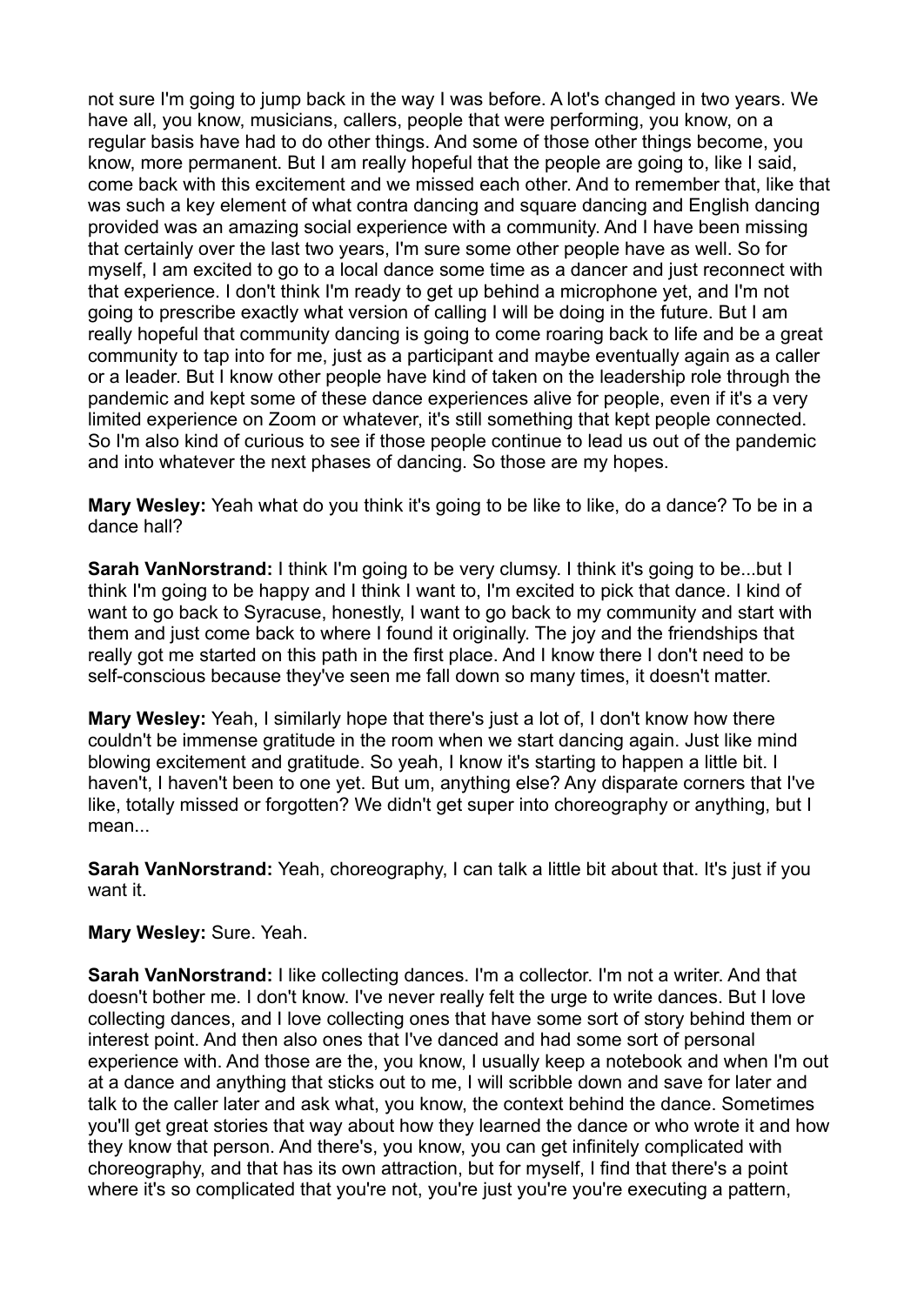you're not dancing to the music. So I would try to find the sweet spot there where it was interesting and exhilarating, but also wasn't in any way impeding your ability to connect to the music. So I would often call really simple stuff with Great Bear because, honestly, the band was so overwhelming sonically to the dancers sometimes that if you tried to call anything more complicated, there was no connection. It just, I mean, people could get through the dances, but it was like you had to carry them the whole way and you never felt like you could let go and let them, let everybody just do what they naturally could do so sometimes the best thing to do would be pick a really simple dance and just let them at it, you know, just have a great time. And then other times it was, let's pick a dance. It requires a very particular subtlety on the part of the dancers that really got them to focus on what they were doing to. So it wasn't just autopilot, it was very much like an intentional dance experience. So I kind of liked pulling both of those elements in.

# **Closing**

**Mary Wesley:** Yeah. Yeah, that leads right into some of my closing questions, which are just a few caller-specific questions that I'm trying to ask everyone and one is, how do you keep your dances? Do you have a box of dance cards? A binder? An app?

**Sarah VanNorstrand:** Yes, I have a box. I have an old metal document box that I found at an antique shop that holds the my 3x5 cards or whatever the sizes, standard index card size. And yeah, I write them on index cards. I try to keep track on the back of where I collected them from to try and keep a little bit of that oral tradition going. And then I usually would just separate them by what I considered level of difficulty. And then I would have categories for other formations, of course. And then I did after a while, try to keep it on a digital database where I entered, you know, all the dances that I had and I haven't done that in a while. So I should probably redo it to not lose them. But yeah, got to have my metal box that makes all the TSA officers really freaked out whenever I go through security.

**Mary Wesley:** Yup, yup. What is that square shape...recipes?

**Sarah VanNorstrand:** Yes! Always recipes.

**Mary Wesley:** Yes, this is 300 recipes and I can't travel without them.

**Sarah VanNorstrand:** Must have.

**Mary Wesley:** And, you know, thinking back: were there any kind of pre- or post- gig like rituals or processes you would do to kind of get in and out of the caller space?

**Sarah VanNorstrand:** That's a great question. Well, mostly just I would have my time of standing on the stage, setting up my microphone, getting a sense of the room, figuring out, you know, how my eye contact with the band is going to work and then trying to just keep breathing. I still get extremely nervous before calling. It's gotten better over time, of course, but there is...but I feel like in some ways that that adrenaline sort of gets me in the right place, so I don't totally try to stop it. I kind of let myself get a little bit amped up, get ready, get in that spot by the microphone, be in the spotlight. Just kind of soak up that placement in the room before you actually start talking to anybody. And then afterwards, mostly, I just needed to kind of escape. I'm fairly introverted and as great as night a calling is, it could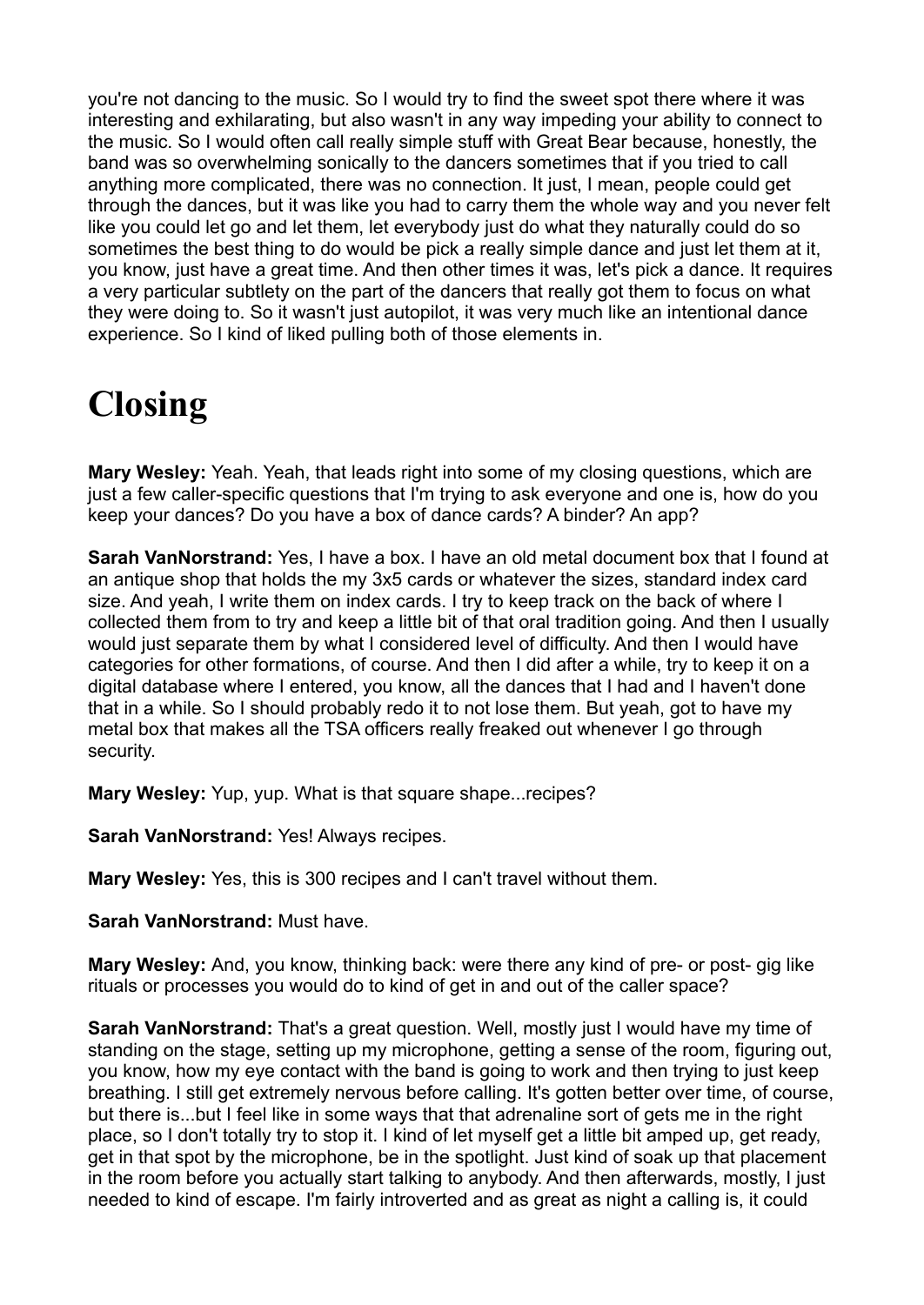be...I could still feel extremely drained afterwards and often would have to just not be around people for a little while. So usually escaping out the back somewhere quiet.

**Mary Wesley:** Yeah, know where all the back...

**Sarah VanNorstrand:** ...knows the back exits. Yeah, that was really key. Of course interacting with the band was great because you formed a partnership. So sometimes it would be after dance interactions with the band that felt very safe and very, you'd already been doing it for the evening, so you knew how to interact. But diving into like a dancer party was never a good fit for me.

**Mary Wesley:** Well, you kind of already answered my third question, which is my little sociological experiment here, which is I was wondering if you identify as an introvert or an extrovert?

**Sarah VanNorstrand:** Yeah, I'm an introvert. I think I'm social and I like people, but I get extremely drained by being in in groups like that. I know sometimes the tiredest I've ever been was after calling for a day at dance weekend and finishing up at midnight or whatever. And even though your body was still jazzed, just being beyond exhausted, drained from all those people, as lovely as they are.

**Mary Wesley:** But you're still OK getting up and being at the mic.

**Sarah VanNorstrand:** Yeah, it's a funny thing. My mom was very surprised when I first started calling. She's like, she just couldn't believe it. And I remember one time she came to a dance. She hadn't heard me call really much at all, and I'd gotten medium good, you know, and I was a little local star, I guess, at the time, and I was calling at the Contra Prom actually in Syracuse. And she was like, "Why do you never sound like that normally?" You know, she's just, I don't know, it was really funny. It was very much like, you kind of take on a role, I guess, when you get on stage. So you to some extent...it's you, but it's not you. And that provides a little bit of a buffer, I think, for those of us that are introverted and still enjoy calling.

**Mary Wesley:** Yes. Yeah, it's a very structured way to be with a group of people.

**Sarah VanNorstrand:** Yes, which is great.

**Mary Wesley:** Awesome. Well, thank you so much for talking, Sarah. It's so great to spend this time with you.

**Sarah VanNorstrand:** It's been great to be with you, Mary. Thank you.

**Mary Wesley:** A big thanks to Sarah for taking the time to speak with me. Be sure to check out the show notes at podcasts.cdss.org to learn more about Sarah and see pictures of her metal box full of recipes…I mean dances!

And thank you for listening to From the Mic. This project is supported by CDSS, The Country Dance and Song Society and is produced by Ben Williams and me, Mary Welsey.

Thanks to Great Meadow Music for the use of tunes from the album Old New England by Bob McQuillen, Jane Orzechowski & Deanna Stiles.